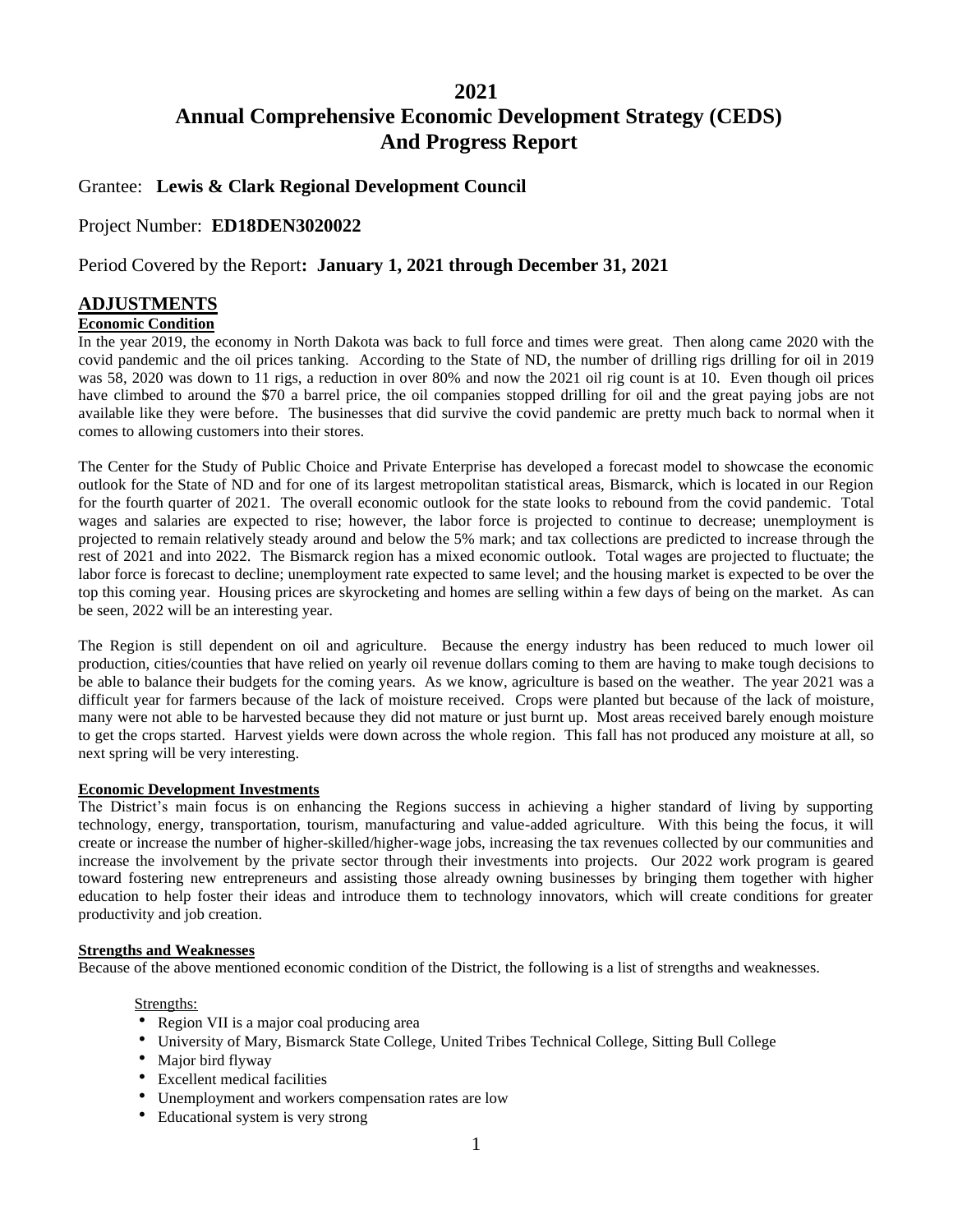- Unemployment is very low
- Bismarck is a regional trade center between Fargo and Billings
- Mainline railroad intersects the Region from east to west along the Interstate
- Excellent water source
- Major air travel service by Delta, Allegiant, Frontier, United Express
- Area is noted for the production of high quality crops
- An abundance of hunting, fishing and other recreational activities
- State has incentives for economic development/primary sector businesses
- Centrally located between east and west coast markets, which allows for lower transportation costs
- An abundance of manufacturing, telecommunications and other primary sector businesses
- Location of Fort Abraham Lincoln and the Garrison Dam Reservoir
- Younger people are coming back to the area

### Weaknesses:

- Continued loss of family farms
- Housing values are too high for new home construction in smaller communities
- Housing is in a decline in smaller communities and also very limited
- The area is very dependent on agriculture
- Aging of the population
- Cold climate perception
- Out-migration of the area
- Small labor pool
- Per capita income and earnings is lower than State and Nation
- Lack of sites to start industry
- Commodity prices are not rising to keep pace with production
- Limited airline service

### **Opportunities and Threats**

The following is a list of the opportunities and threats that are present within the District:

### Opportunities:

- Expansion in the coal industry
- Value-added agriculture
- Irrigation of land
- Specialty crops
- Expansion of recreation and tourism
- Interstate 94
- Bismarck Airport
- Lake Sakakawea
- Major medical center
- Northern Plains Commerce Center

### Threats:

- Continued loss of population
- Small towns dying
- Flooding
- Drought
- Ag economy bottoms out
- Tax base continues to dwindle<br>•  $A \circ \text{in} \circ \text{nonulation}$
- Aging population
- Ag industry goes away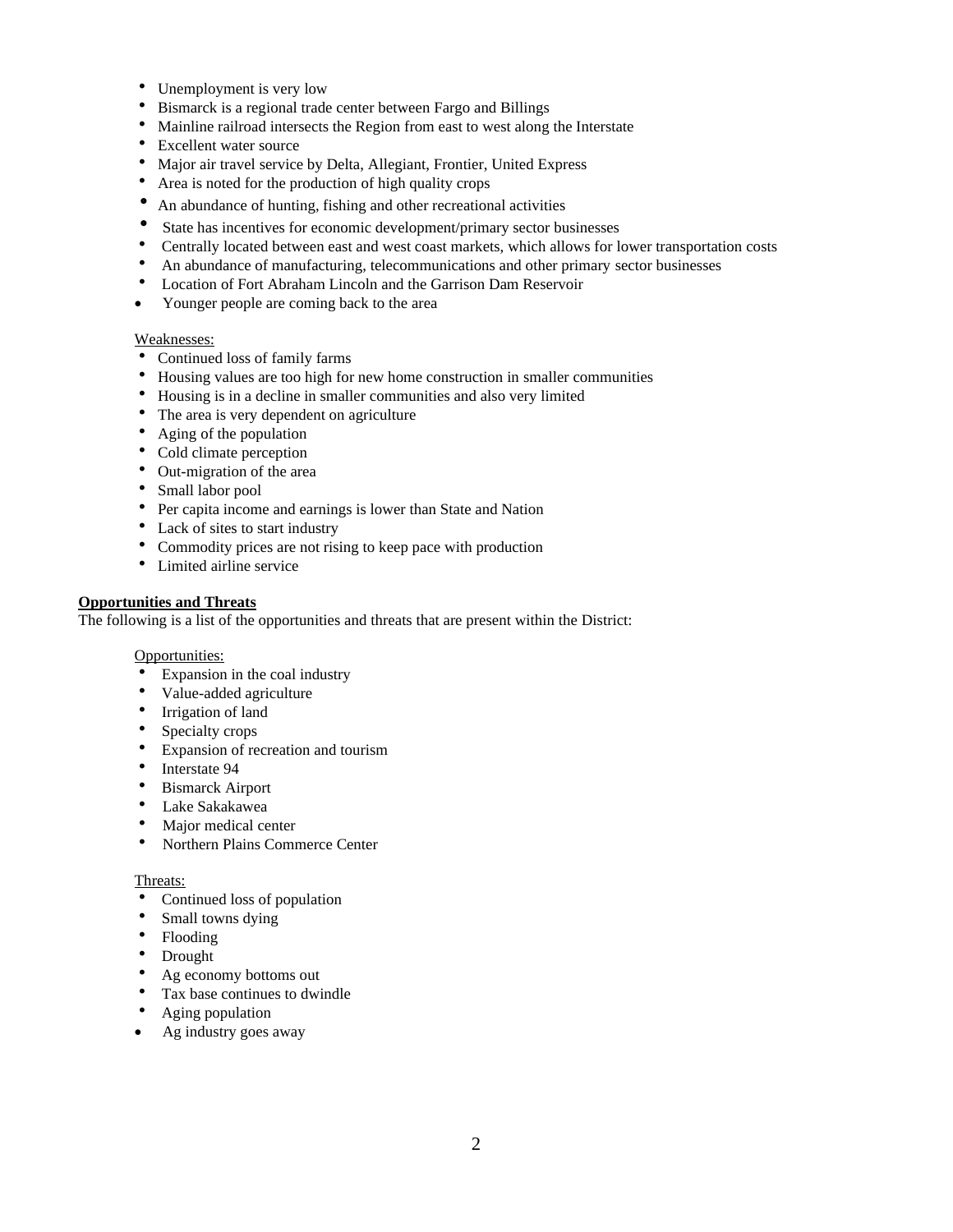### **Growth Sectors and Clusters**

The economy we have been seeing in the past is coming to an end. Main street businesses that have been servicing farm families in the past are closing because the demise of the family farm and the big box stores in the larger metropolitan areas. Farm families are having to "Go to town" to get their parts and supplies that are no longer provided in their community. While there they are purchasing other items such as groceries, gas, clothing, etc. New clusters have emerged and they are:

- \* Value-added agriculture that include mega dairies, large feedlots and food processing such as potatoes and onions.
- \* Manufacturing including durable goods and non-durable goods.
- \* Telecommunications industry that include data processing, call centers, etc.
- \* Tourism that includes hunting, fishing boating and other outdoor activities.
- \* Energy development to include bio-diesel, ethanol and carbon dioxide plants.

## **Staff**

Council has added one new employee. Ashley Hruby has replaced Paulette Paulson as our new CARES director. Her contract is for two years and is being funded via grant from EDA.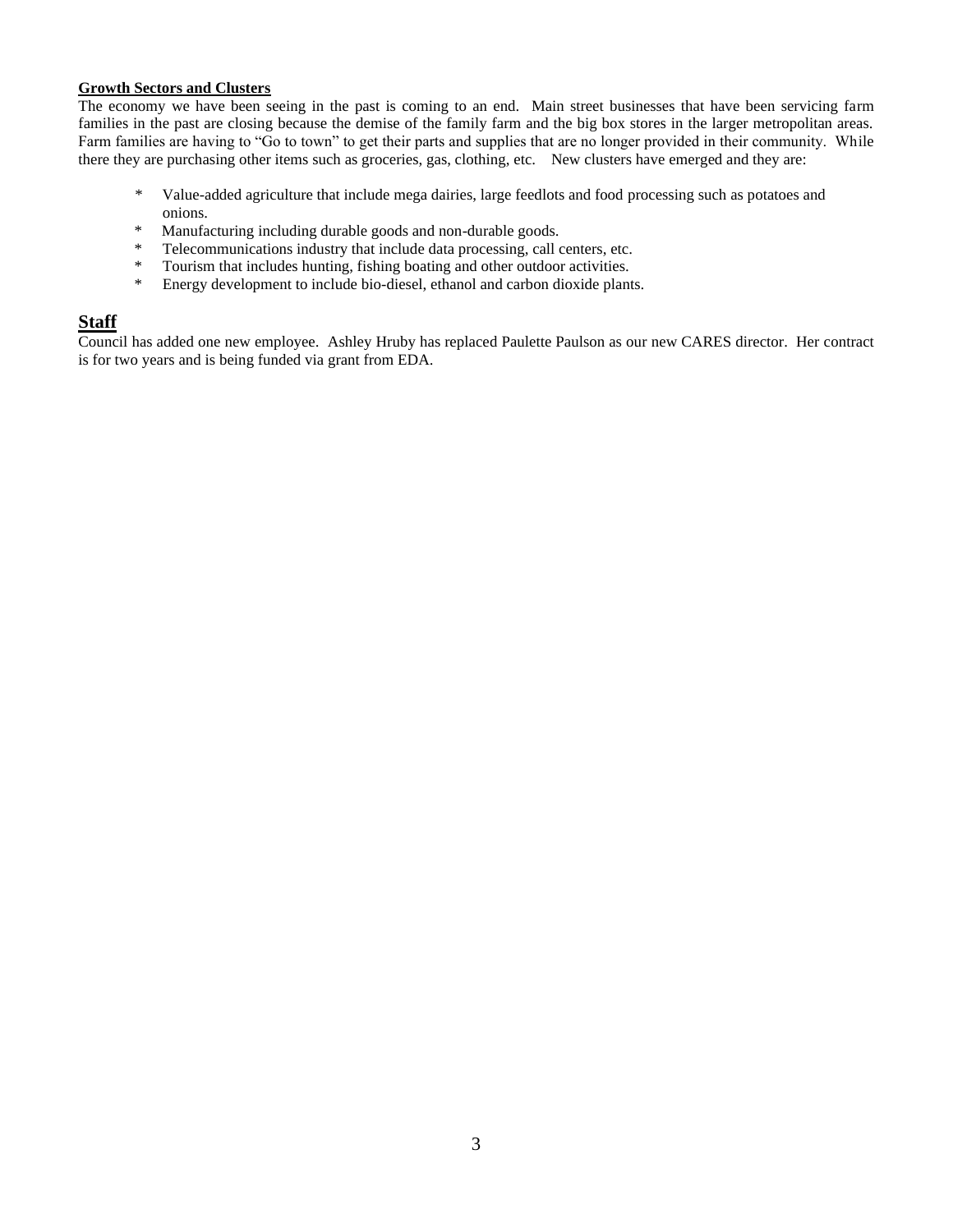# **EDD BOARD MEMBERSHIP ROSTER**

### **1. GOVERNMENT REPRESENTATIVES** *(51-65%)*

| Name                 | Government             | Position                               |
|----------------------|------------------------|----------------------------------------|
| Steve Marquardt      | City of Bismarck       | <b>City Commissioner</b>               |
| Mark Armstrong       | <b>Burleigh County</b> | <b>County Commissioner</b>             |
| Cammie Schock        | City of Lincoln        | <b>EDC Board Member</b>                |
| Leonard Weichel      | <b>Emmons County</b>   | <b>County Commissioner</b>             |
| Ron Bartz            | City of Elgin          | Mayor                                  |
| Mike Schutt          | City of Center         | City Commissioner                      |
| Darwin Saari         | City of Turtle Lake    | Auditor, Appointed by Mayor            |
| Steve Lee            | <b>McLean County</b>   | County Commissioner                    |
| Alton Zenker         | <b>Grant County</b>    | <b>County Commissioner</b>             |
| <b>Steve Frovarp</b> | City of Hazen          | City Planner, Appointed by Mayor       |
| Jim Neubauer         | City of Mandan         | City Administrator, Appointed by Mayor |
| Jackie Buckley       | <b>Morton County</b>   | <b>County Commissioner</b>             |
| Lynette Fitterer     | City of New Salem      | Mayor                                  |
| <b>Blake Wilkens</b> | <b>Oliver County</b>   | County Commissioner                    |
| Jarod Galvin         | City of Fort Yates     | Mayor                                  |
| Kenneth Snider       | Sioux County           | County Commissioner                    |
| Jim Jasper           | City of Robinson       | City Commissioner                      |
| Sharon Jangula       | City of Linton         | City Administrator, Appointed by Mayor |
| Dwight Berger        | Mercer County          | <b>County Commissioner</b>             |
| Sandra Flechle       | <b>Sheridan County</b> | <b>County Commissioner</b>             |

### **2. NON-GOVERNMENT REPRESENTATIVES** *(35-49%)*

| A. Private Sector Representatives: |                                   |                       |
|------------------------------------|-----------------------------------|-----------------------|
| Name                               | Company / Enterprise              | <b>Position</b>       |
| Connie Schily                      | <b>Schily Farm</b>                | Owner/Sole Proprietor |
| Greg Schwab                        | Northland Financial               | Vice President/CFO    |
| Darvin Engel                       | Banking                           | <b>Retired Banker</b> |
| Rocky Bateman                      | Bateman Farm                      | Owner/Sole Proprietor |
| Debbie Vollmuth                    | Vollmuth Farm                     | Owner/Sole Proprietor |
| Clayton Hoffman                    | <b>Innovation Energy Alliance</b> | <b>CEO</b>            |
| Alvin Burkhart                     | <b>Burkhart Farm</b>              | Owner/Sole Proprietor |

### **B. Stakeholder Organization Representatives:**

| Name                    | Jrganization                                                                            | osition'  |
|-------------------------|-----------------------------------------------------------------------------------------|-----------|
| Dr.<br>Leander McDonald | $\overline{\phantom{a}}$<br><b>Technical</b><br>College<br>Jnited<br>T <sub>1</sub> bes | President |

### **3. AT-LARGE REPRESENTATIVES** *(0-14%)*

| Name                | Area of Interest           | Background                          |
|---------------------|----------------------------|-------------------------------------|
| <b>Brian Ritter</b> | Economic Development       | Economic Development Director, BMDA |
| Wayne Hoffner       | Banking                    | <b>Bank President</b>               |
| Crystal Jahner      | <b>BNC</b> National Bank   | <b>Branch Manager</b>               |
| Deb Clarys          | <b>Security First Bank</b> | <b>Branch Manager</b>               |
| <b>CALCULATIONS</b> |                            |                                     |

|                                                          | Number | Percent |
|----------------------------------------------------------|--------|---------|
| 1. Government Representatives (51-65%)                   | 20     | 61%     |
| 2. Non-Government Representatives (35-49%)               |        |         |
| A. Private Sector Representatives (at least 1)           |        |         |
| B. Stakeholder Organization Representatives (at least 1) |        | 24%     |
| 3. At-Large Representatives (0-14%)                      |        | 15 %    |
| <b>Total Board Membership</b>                            | 33     | $100\%$ |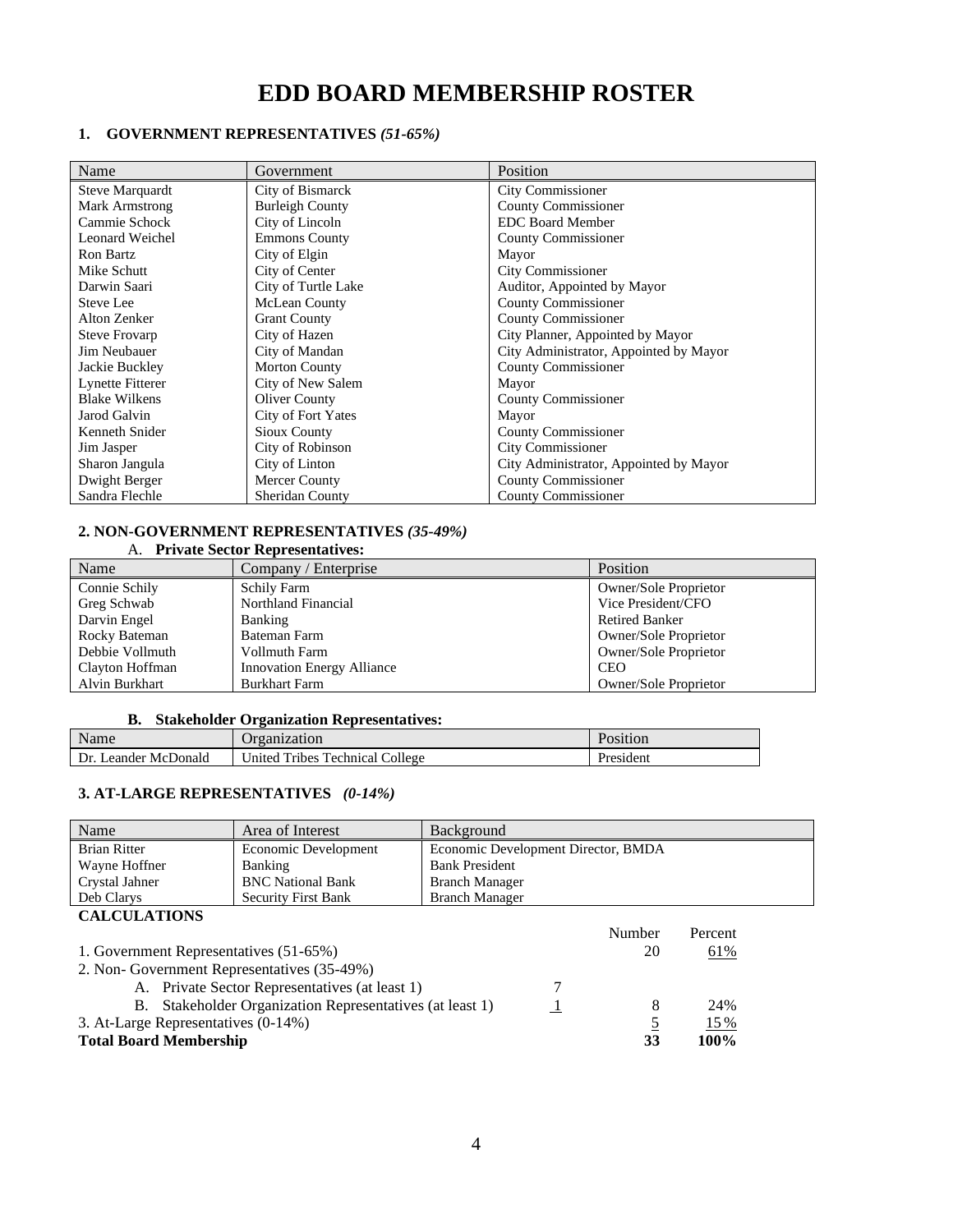# **STRATEGY COMMITTEE ROSTER**

The current members of the CEDS Committee were selected to provide a vast representation of the varied economic interests that is made up of all ten of the Lewis and Clark Regional Development Council (LCRDC) counties within the District. The committee meets on an as-needed basis to ensure a good understanding of the various activities and needs within the District. The committee also has access to various boards from which to gain perspective. The following is a list of the CEDS committee members, their economic interests and affiliations .

## **1. PRIVATE SECTOR REPRESENTATIVES** *(At least 51%)*

| Name                   | Company                           | Position                 |
|------------------------|-----------------------------------|--------------------------|
| Clayton Hoffman        | <b>Innovative Energy Alliance</b> | <b>Retired CEO</b>       |
| John Schmid, Jr.       | <b>Grant County State Bank</b>    | CEO/Chairman/President   |
| Greg Schwab            | Northland Financial               | Vice President/CFO       |
| Jim Porter             | Wilton State Bank                 | <b>Retired President</b> |
| Sandy Retterrath       | <b>Retterrath Real Estate</b>     | Owner/Sole Proprietor    |
| Dawn Aanderud          | North Star Community Credit Union | <b>Branch Manager</b>    |
| Jim Goetz              | <b>Security First Bank</b>        | President                |
| <b>Brady Torgerson</b> | <b>First Security Bank</b>        | <b>Branch Manager</b>    |
| Mike Remboldt          | HIT. Inc.                         | <b>CEO</b>               |
| Mary Miller            | <b>NISC</b>                       | Manager                  |
| Wayne Hoffner          | <b>Union Bank</b>                 | President                |
| Rob Knoll              | <b>Knoll Appraisers</b>           | Owner/Sole Proprietor    |
| Darvin Engel           | Banking                           | <b>Retired Banker</b>    |
| Chris Baumgartner      | Innovative Energy Alliance        | Co-Manager               |

### **2. REPRESENTATIVES OF OTHER ECONOMIC INTERESTS** *(No more than 49%)*

| Name                 | Area of Interest                     | Position                                   |
|----------------------|--------------------------------------|--------------------------------------------|
| Dr. Leander McDonald | <b>Education/Minority</b>            | President, United Tribes Technical College |
| Cynthia Antelope     | Economic Development/Minorities      | <b>Standing Rock Sioux Tribe</b>           |
| Jim Neubauer         | Government                           | City of Mandan                             |
| Jennifer Henderson   | ND Housing Finance Agency            | Multi-Family Housing Program Director      |
| Royce Schultze       | Dakota Center for Independent Living | <b>State Director</b>                      |
| <b>Brian Ritter</b>  | Community Organizations/Econ. Dev.   | Local Development Corporation Director/CEO |
| Myra Savelkoul       | <b>US Bank</b>                       | Vice President Mortgage Lending            |
| Dwight Barden        | Community Organization/Health        | <b>Burleigh County Housing Authority</b>   |
| Jessica Thomasson    | ND Dept. of Human Services           | <b>State Director</b>                      |
| Sharon Jangula       | Economic Development                 | <b>Executive Director</b>                  |
| Steve Lee            | <b>County Government</b>             | <b>County Commissioner</b>                 |

| <b>CALCULATIONS</b>                                            | Number Percent |         |
|----------------------------------------------------------------|----------------|---------|
| Private Sector Representatives (at least 51%)                  | 14             | 56%     |
| Representatives of Other Economic Interests (no more than 49%) |                | 44%     |
| <b>Total Committee Membership</b>                              | 25             | $100\%$ |

### **PROGRESS REPORT**

The past years activities were directed through the goals, objectives, strategies and work plan developed in the CEDS process.

The staff at LCRDC continued to work with local development corporations, chambers of commerce, the business community and the cities, towns, and counties to expand or help maintain business and industrial operations, thereby creating and maintaining job opportunities for the District. All civil rights and environmental laws and regulations will be respected.

Local initiatives have always been part of our community and economic development efforts. With assistance from the LCRDC, communities and businesses continue to use and expand upon local resources - procedural, regulatory, and financial that enhance the development process.

The staff continued to develop funding packages for the District's businesses and industries by exploring CDBG, EDA, FEMA, USDA Rural Development, SBA, state and private funding resources and any other options that may become available. The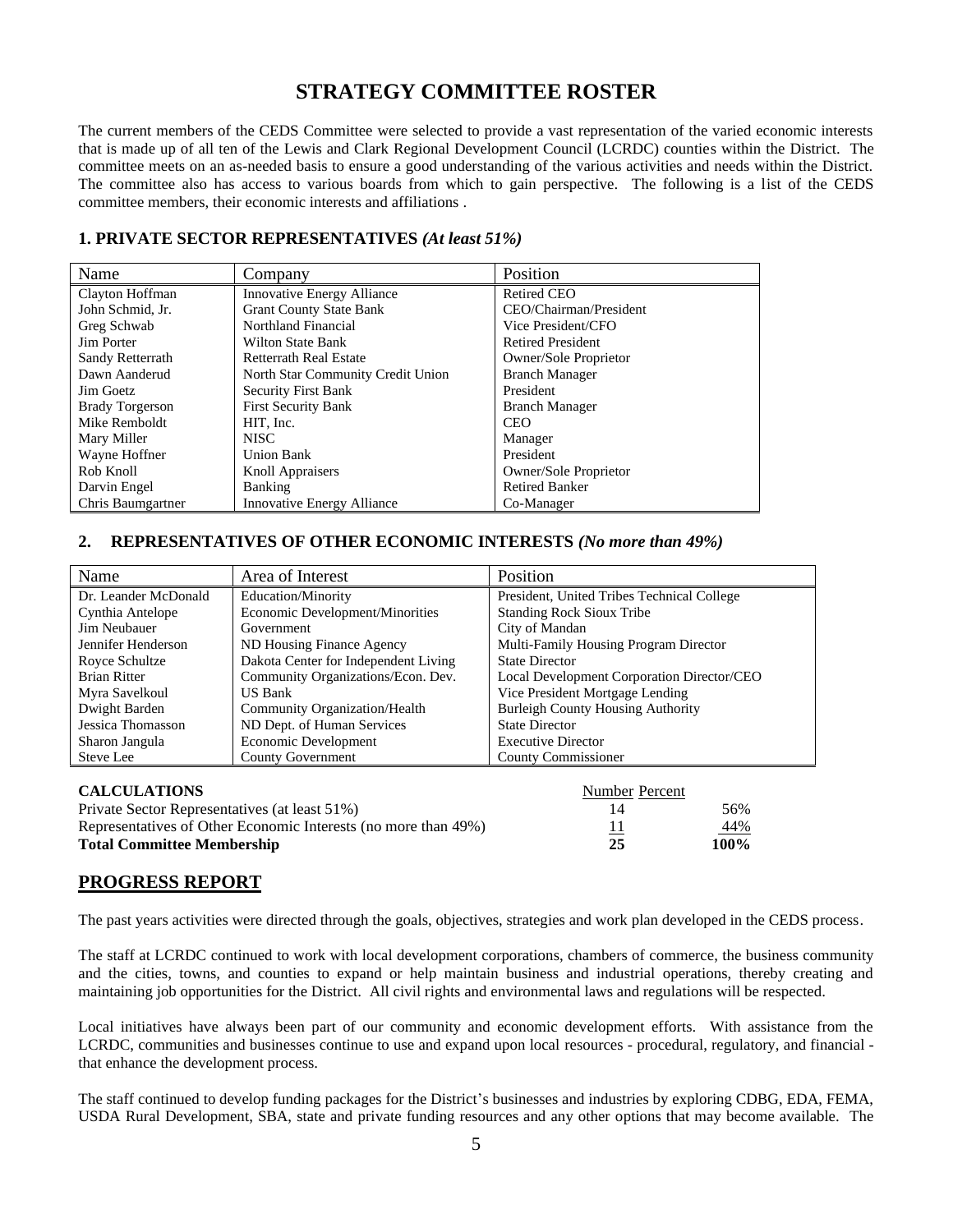council continued to work with the District's cities on downtown revitalization, tourism and business and industrial creation and expansion. Staff continued to provide technical assistance and identify and develop infrastructure. The council worked with communities in developing formal capital improvements planning, strategic plans and other plans as requested. The LCRDC continued to work closely with the State Department of Commerce, NDSU Extension Service, Small Business Administration, Rural Development and private economic development professionals located throughout the District.

The LCRDC continues its participation in professional organizations and education. Staff holds membership in the Economic Development North Dakota, North Dakota Association of Regional Councils, North Dakota Planning Association, National Association of Development Organizations, and Robert Morris Associates.

The Recipient has performed the following activities found under the Scope of Work:

## C **Assist the Region's counties and cities with their infrastructure needs.**

### Initiatives:

1. Assist counties/cities in preparing their CDBG pre-applications and final applications to the state.

**Accomplishment Achieved:** Lewis and Clark staff assisted nine applicants in preparing requests to the Scoring and Ranking Review Committee in ranking and scoring Community Development Block Grant (CDBG) applications for infrastructure and rehab housing projects. This assistance included population information, how to fill out the form and administration issues.

In order to submit the final grant application to the State, a grant entity must hold a public hearing asking for citizen input on submitting the application to the State, complete additional paperwork and write a letter stating they have the match funds, which all communities accomplished this.

The following are those that were assisted:

| Community           | <b>Project Description</b> | Type of Assistance |
|---------------------|----------------------------|--------------------|
| City of Steele      | Multi-Family Housing Rehab | TA/Financing/Admin |
| City of Carson      | Multi-Family Housing Rehab | TA/Financing/Admin |
| City of Strasburg   | Multi-Family Housing Rehab | TA                 |
| City of Linton      | Multi-Family Housing Rehab | TA                 |
| City of Carson      | Lagoon Repairs             | TA/Financing/Admin |
| City of Coleharbor  | Water Storage/Meters       | TA/Financing/Admin |
| City of Hazen       | Library ADA                | <b>TA</b>          |
| City of Glen Ullin  | Curb Stops/Gate Valves     | <b>TA</b>          |
| City of New Leipzig | <b>Water Meters</b>        | <b>TA</b>          |

**Quantifiable Deliverables:** All four of the nine applicants that were approved for CDBG funding, provided final applications to the State for grant funding. All were approved by the State and each entity received a grant for their project. The State rejected none of the applications sent to them.

**Difficulties Encountered:** There were no difficulties encountered with pre-application assistance or in submitting final applications to the State for final approval. This initiative was met.

2. Provide CDBG grants to two infrastructure projects within the region.

**Accomplishment Achieved:** LCRDC's scoring and ranking committee scored and ranked five projects. Because of the dollar amounts requested and the small amount of dollars to award, only two of the projects were awarded grants. The following are the four cities who received grants:

| Community          | <b>Project Description</b> |
|--------------------|----------------------------|
| City of Coleharbor | Water Storage/Meters       |
| City of Carson     | Lagoon Repairs             |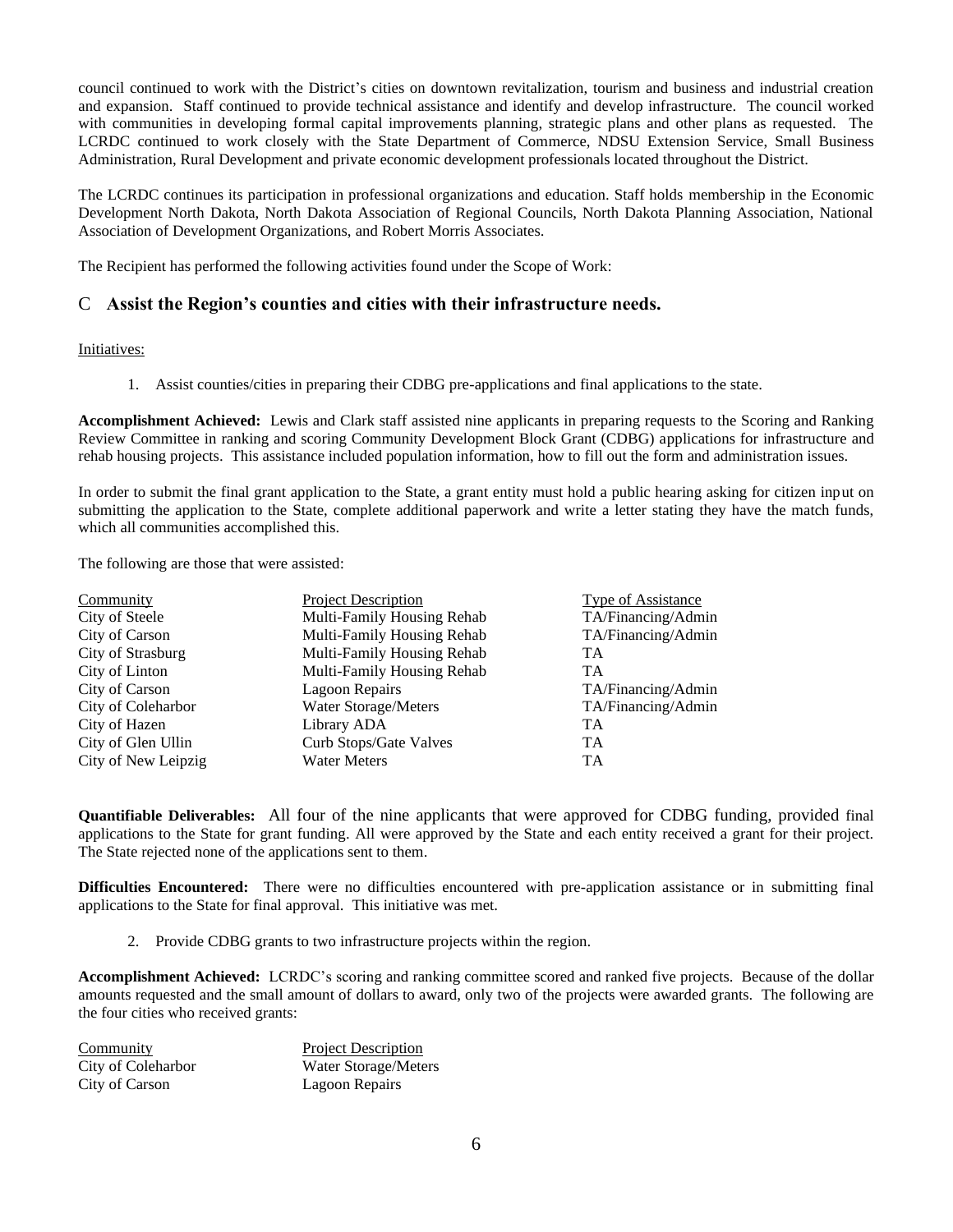**Quantifiable Deliverables:** Both of the grant recipients chose to move forward with the next step in the grant funding process.

**Difficulties Encountered:** There were no difficulties encountered in funding two infrastructure projects. This initiative was met.

3. Provide assistance as may be requested in addressing transportation issues, health care, senior citizen's needs, ADA issues, roads, highways and bridges.

**Accomplishment Achieved:** Only one application was received for ADA assistance. That applicant did not receive funding.

| Community     | <b>Project Description</b> |
|---------------|----------------------------|
| City of Hazen | ADA Library                |

**Quantifiable Deliverables:** The city of Hazen's project was not thought out very well according to the scoring and ranking committee, so they did not score very high to receive funding.

**Difficulties Encountered:** The scoring and ranking committee chose not to score this project high enough to receive funding so this initiative was not met.

4. Increase awareness of counties/cities of the CDBG program administered by LCRDC and continue education and promotion of all LCRDC's loan and grant programs.

**Accomplishment Achieved:** In early March, of 2021, all 50 cities and 10 counties were contacted via mail making them aware of the upcoming CDBG funding for the 2021 year. This funding is available from our Community Development Block Grant Program. Grants can be used for infrastructure projects such as lift stations, lagoon repairs, water mains and sewer lines.

We provided our newsletter to all our cities, counties and other partners we have worked with over the years. The EDA Cares director met with all ten county commissions to go over Covid related issues and to give updates on new and existing programs and services provided by the Council. Whenever a project is funded, we provide the local newspaper with a picture and writeup about the project, which we hope gets published. Staff also attends numerous local development group meetings throughout the year.

**Quantifiable Deliverables:** Contacted all 50 communities and 10 counties to letting them know that Community Development Block Grant (CDGB) funds are available to them for their public facility needs. The newsletter was distributed to 50 cities and 10 counties governments. Staff attended four city council meetings and eight county commission meetings throughout the year. Four projects, which received funding, were highlighted in the local newspaper. Staff did attend local development meetings in Fort Yates, McClusky, Linton, Hazen and Beulah.

**Difficulties Encountered:** Even though the Council has been in existence for many years, it is still a continuous promotion effort to make sure our different programs are known and made available to all of our partners within the District. This is an ongoing effort that staff takes very seriously. This initiative was met.

This scope of work item also advanced the CEDS goals of:

Goal #1 – The Region will have adequate private and public sector infrastructure. Objective - Assist public sector entities with their infrastructure needs. Objective - Assist private sector entities with their infrastructure needs.

### **B. Assist the Region's counties and cities with their housing needs** Initiatives:

1. Coordinate with local entities to determine their housing needs and to offer and provide assistance, including access to financial assistance in developing employee housing.

**Accomplishment Achieved:** Staff attended five meetings across the state concerning housing needs. These meetings were held in Fargo, Oaks, Jamestown, New Leipzig and Steele.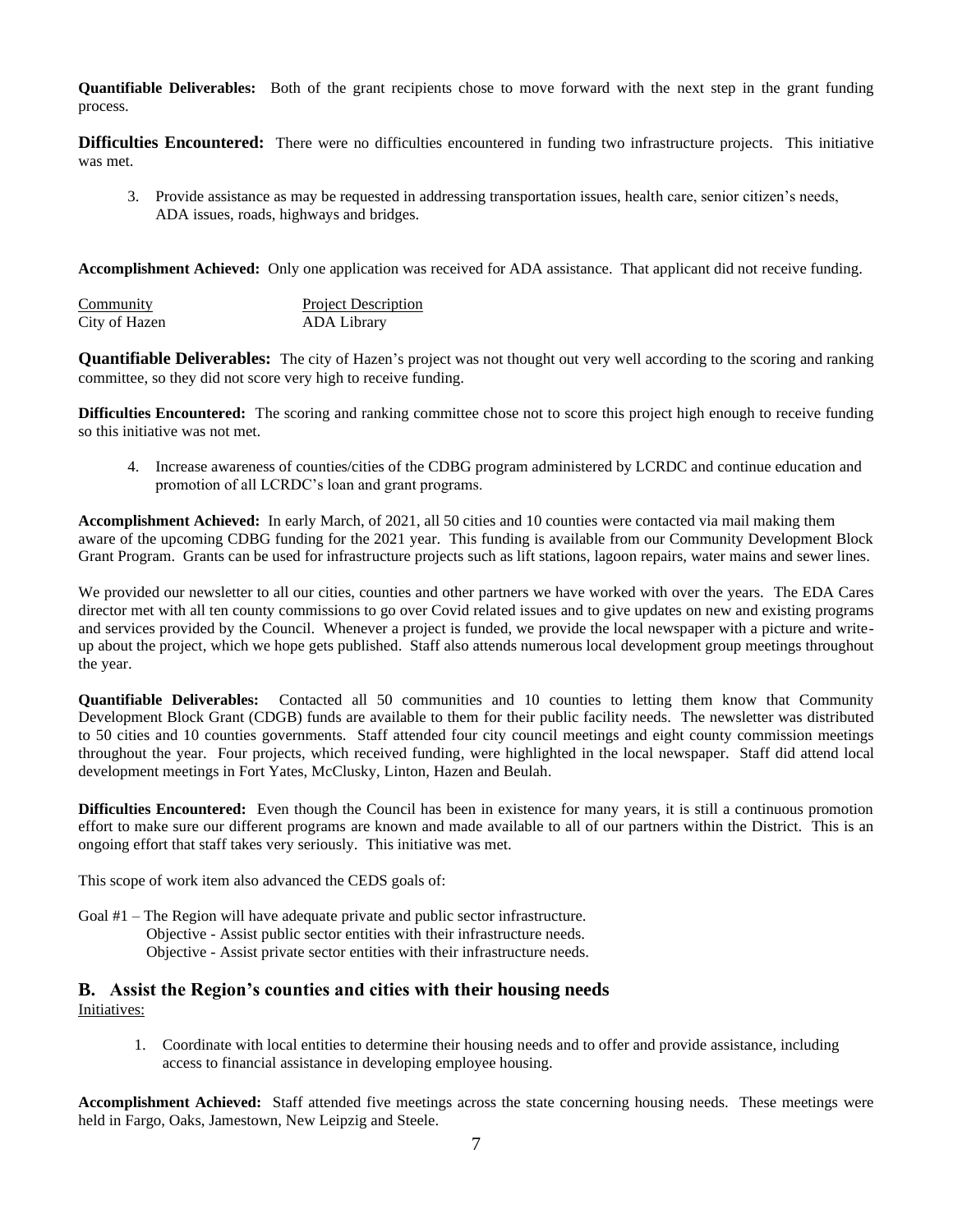**Quantifiable Deliverables:** Two entities contacted staff regarding housing projects that were funded by CommunityWorks North Dakota.

**Difficulties Encountered:** Although meetings and presentations are marketed through various channels, participation is usually low and sometimes we are preaching to the choir. This initiative was met.

2. Assist in the development of single and multi-family housing in the region and in development that ensures the elderly are not displaced.

**Accomplishment Achieved:** The District's "sister" organization, CommunityWorks North Dakota is still being supported by the District with its revolving loan fund to help finance housing within the State of North Dakota. The funds are essential in addressing labor force and growth issues that are a major factor in community and economic development. The housing lending programs are being offered in all 53 counties within the state.

The elderly are most always overlooked when it comes to housing. They are on fixed incomes and are not able to stay in their original homes. The Council provided grants to rehab elderly/low-income apartment complexes. CWND also provided loans to single/multi-family elderly housing rehab.

**Quantifiable Deliverables:** Six loans in the amount of \$241,110 were made by CWND to do rehab work to low-income single- family houses. This rehab work enabled those homeowners to stay in their homes for a longer period of time. Twentytwo loans in the amount of \$344,174 were made to low-income individuals to help purchase homes. One construction loan was made in the amount of \$25,000.

**Difficulties Encountered:** We, as one organization, do not have the resources to provide the funding necessary to make a dent in the needs of the elderly when it comes to housing issues. The elderly are becoming displaced because of the higher rents induced by the energy boom. They have lived in these places for years and are now having to move because they can't afford the rents. This initiative was met.

3. Continue coordinated and cooperative activities that include the promotion of housing programs included but not limited to our sister organization CommunityWorks North Dakota's revolving loan programs.

**Accomplishment Achieved:** Five applications were submitted to the loan committee for review. One was for land purchase, two were for short-term construction financing, one was for Flex Pace buy-down one was for a multi-family apartment complex purchase. The loan committee approved all five for financing.

**Quantifiable Deliverables:** Of the five loans approved above, CWND provided a total amount of \$1,055,800. All of the projects utilized the funding in the 2021 calendar year.

**Difficulties Encountered:** As with most funding programs, funds are limited and not all projects can be assisted. The loan review committee reviews all applications and must make a determination, which project(s) will receive funding. This initiative was met.

4. Create partnerships with organizations that are currently involved in housing issues.

**Accomplishment Achieved:** Staff visited with banks in Langdon, Cavalier and Grafton. Local development organizations were visited within Linton, Steele, Beulah, Hazen and Fort Yates. The city's of Steele, Linton, Beulah, Hazen and Fort Yates were visited with and all ten of our county commissions were visited in regards to our different gap financing programs this year.

**Quantifiable Deliverables:** Because of the covid pandemic, visits were lower than usual, but will ramp up in 2022.

**Difficulties Encountered:** As much as we try to make ourselves as visible as possible, we find there are projects being developed we should have been involved with. The developers had no idea we exist. This initiative was met.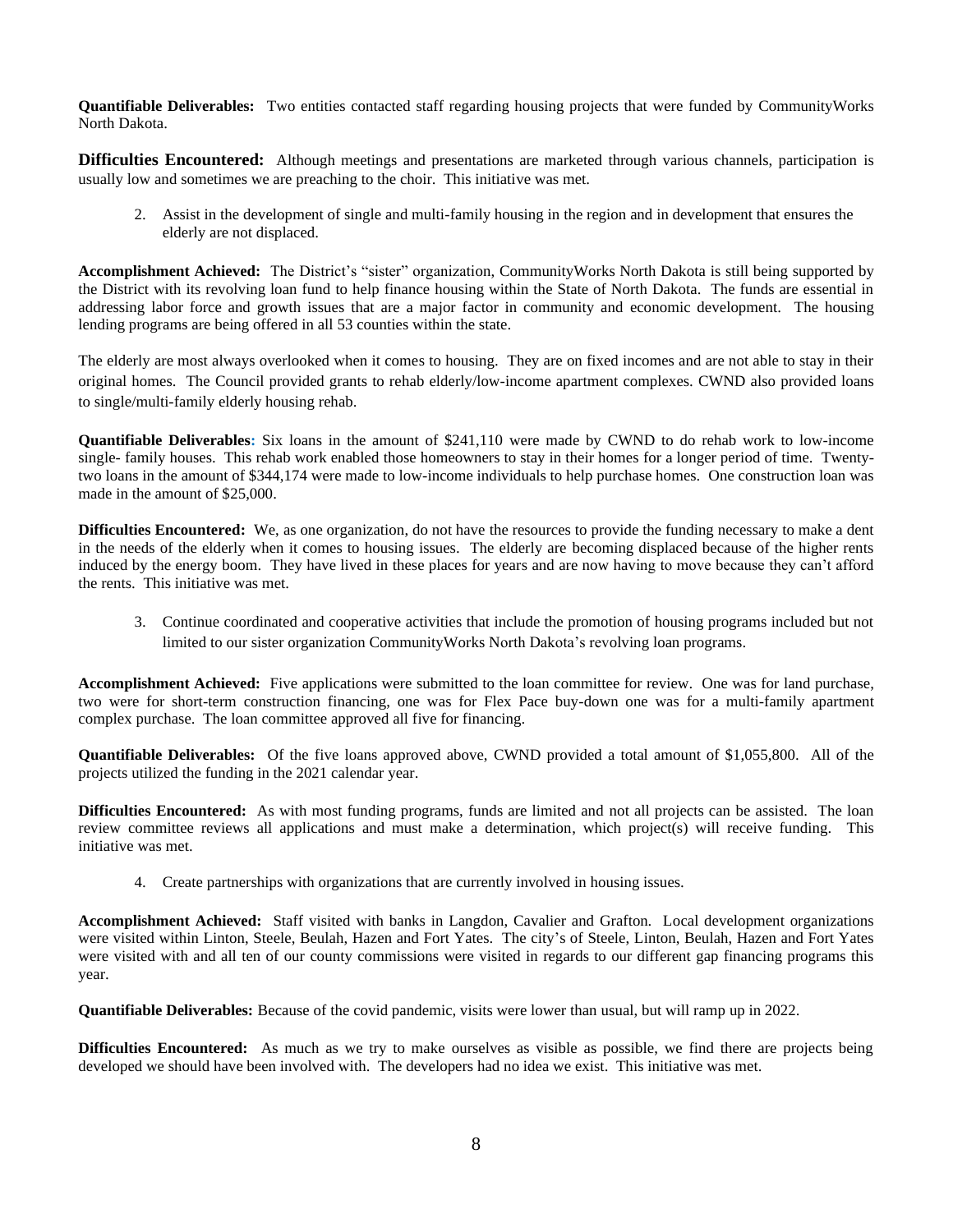5. Provide CDBG grants to one property for their multi-family housing rehab project.

**Accomplishment Achieved:** LCRDC's scoring and ranking committee scored and ranked four multi-family housing rehab projects. Grants in the amount of \$150,000 were provided to the cities of Steele and Carson that included work that would keep the housing complexes as livable units.

**Quantifiable Deliverables:** Both of the grant recipients chose to move forward with the next step in the grant funding process and submitted final applications to the state. Both received grants from the state.

**Difficulties Encountered:** There were no difficulties encountered. This initiative was met.

This scope of work item also advanced the CEDS goals of:

- Goal #1 The Region will have adequate private and public sector infrastructure. Objective – Assist private sector entities with their infrastructure needs.
- Goal #2 The Region will have adequate housing for various needs and income levels. Objective – Assist communities with the development of affordable and the availability of housing opportunities for the region's citizens.

## **C. Assist the Region's counties and cities with their economic and community development needs.**

### Initiatives:

1. Continue to administer the North Dakota Opportunity Fund on behalf of the Mandan Consortium.

**Accomplishment Achieved:** Council has one full-time staff person to oversee the administration of the SSBCI program on behalf of the city of Mandan. This person also administers the CARES RLF. This administration includes but is not limited to reviewing applications for completeness, repairing documentation for loan committee review, preparation of loan docs, distribution of funds and collection of payments.

**Quantifiable Deliverables:** In the 2021 calendar year, the SSBCI program has provided funding to 15 businesses for a total of \$5,312,919.23**.** These businesses are located in Bismarck, Mandan, New Town, Minot, Williston and Cartwright. The CARES RLF provided funding to 5 businesses for a total of \$304,980.84. These businesses are located in Bismarck and Mandan.

**Difficulties Encountered:** There have been no difficulties encountered with this program. This program is a perfect match for the SBA 504 program. SSBCI funds provide the interim loan on the projects and then the SBA 504 takes out the SSBCI program in the end and revolves the money for a fast turnaround. This initiative was met.

2. Continue to contract for professional services to provide the SBA504 program.

**Accomplishment Achieved:** Council has one full-time staff person to oversee the SBA504 program. This includes but is not limited to reviewing applications for completeness, repairing documentation for loan committee review, preparation of loan docs and submission to SBA.

**Quantifiable Deliverables:** In the 2021 calendar year, the SBA504 program has assisted with the financing of 9 businesses for a total of \$4,224,000**.** These businesses are located in Center, Mandan, Dickinson, Bismarck and Williston.

**Difficulties Encountered:** There have been no difficulties encountered with this program. This initiative was met.

3. Assist businesses and municipalities with identifying financing needs and securing financing from other sources.

**Accomplishment Achieved:** Because our loan programs are here to fill a gap in financing, businesses that contact us regarding our programs are told they have to secure a bank first and then if a gap in funding exists, the bank can contact us to participate and fill the gap the bank can't provide financing for. The financing institutions brought us over 35 businesses that needed financing help to fill a gap in total funds needed.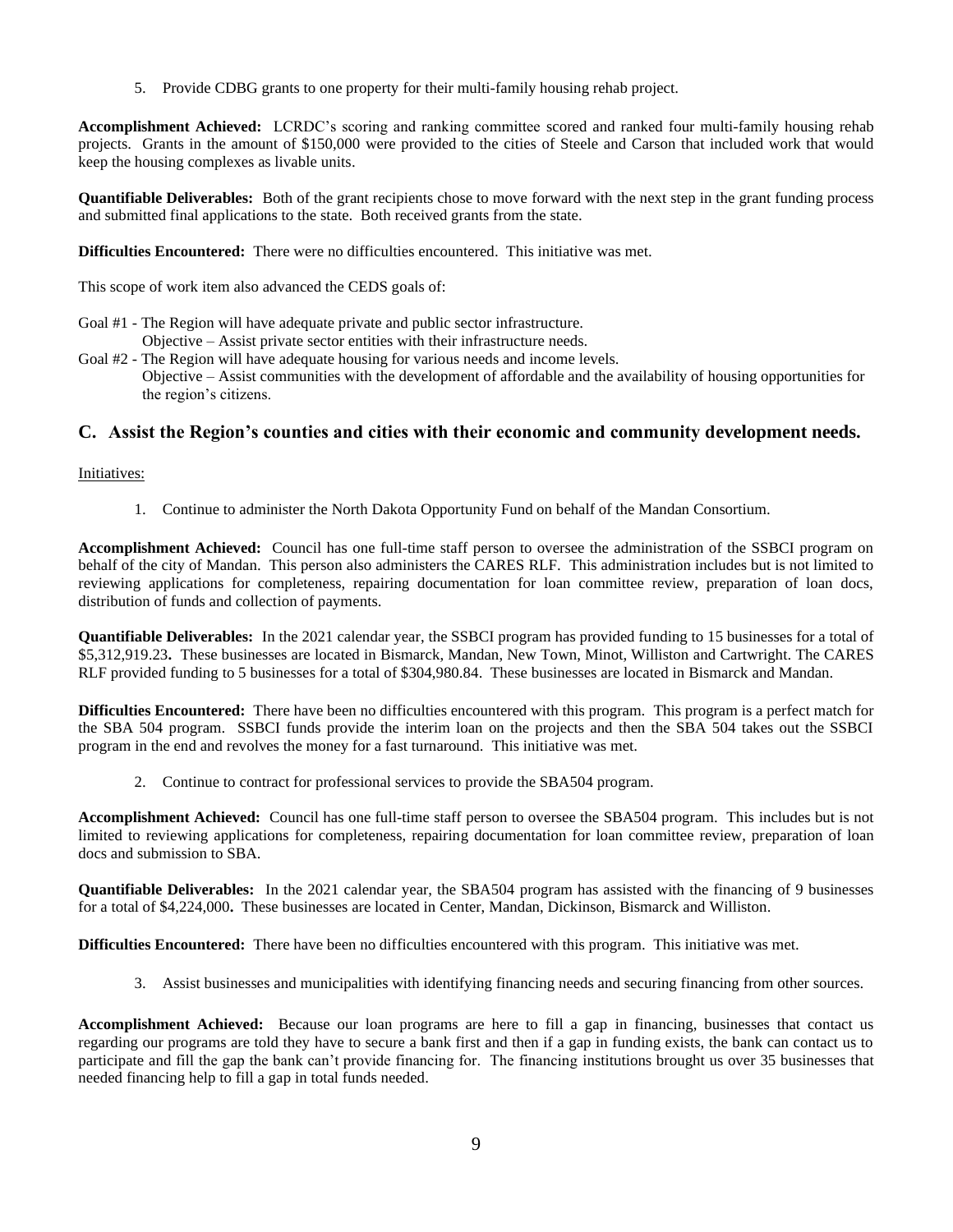**Quantifiable Deliverables:** Of those 35 businesses, we were able to help 30 of them with their financing needs. Those 30 businesses created 260 jobs, with financing of a little over \$9.92 million.

**Difficulties Encountered:** All of our loan applications are reviewed by a loan committee, who makes the final determination in regards to financing the business or not financing the business. Some applications are turned away for one reason or another, i.e. no cashflow, borrowers not being credit worthy, etc. This initiative was met.

4. Assist with all aspects relating to energy-production, value-added agriculture, manufacturing, retail/service, technology-based and tourism-related development

**Accomplishment Achieved:** Provided technical assistance to businesses with structuring financing packages for start-up or expansion. The following businesses were assisted in 2021: **Type of**

| <b>Business Name</b>           | <b>Location</b> | <b>Type of Business</b> | <u>Assistance</u> |
|--------------------------------|-----------------|-------------------------|-------------------|
| <b>Burleigh County</b>         |                 |                         |                   |
| Graditude, LLC                 | <b>Bismarck</b> | Retail                  | TA/Loan           |
| Culver's                       | <b>Bismarck</b> | Service                 | TA/Loan           |
| The Hair Academy               | <b>Bismarck</b> | Service                 | TA/Loan           |
| PAWZ Enrichment Center         | <b>Bismarck</b> | Service                 | TA/Loan           |
| Abra Auto Body                 | <b>Bismarck</b> | Service                 | TA/Loan           |
| <b>McKenzie County</b>         |                 |                         |                   |
| <b>Yellowstone Station</b>     | Cartwright      | Convenience Store       | TA/Loan           |
| <b>Morton County</b>           |                 |                         |                   |
| Cloverdale Foods               | Mandan          | Processing              | TA/Loan           |
| Hirsch Florist                 | Mandan          | <b>Flower Shop</b>      | TA/Loan           |
| The Paddle Trap                | Mandan          | Bar                     | TA/Loan           |
| Mark's Heating & Cooling       | Mandan          | Service                 | TA/Loan           |
| SML Properties, LLC            | Mandan          | Service                 | TA/Loan           |
| Shawn's Repair                 | Mandan          | Auto Repair             | TA/Loan           |
| Legacy Law Firm                | Mandan          | Service                 | TA/Loan           |
| Midway Lanes                   | Mandan          | Fun & Games             | TA/Loan           |
| <b>Mountrail County</b>        |                 |                         |                   |
| Beaver Creek, LLC              | New Town        | Trucking                | TA/Loan           |
| <b>Oliver County</b>           |                 |                         |                   |
| <b>Legendary Meats</b>         | Center          | Processing              | TA/Loan           |
| <b>Stark County</b>            |                 |                         |                   |
| Ellingson Plumbing & Heating   | Dickinson       | Service                 | TA/Loan           |
| Visionary Eye Care             | Dickinson       | Service                 | TA/Loan           |
| <b>Ward County</b>             |                 |                         |                   |
| Souris Valley Humane Society   | Minot           | Service                 | TA/Loan           |
| <b>Williams County</b>         |                 |                         |                   |
| O. Theone Boutique             | Tioga           | Service                 | TA/Loan           |
| Bud's R & R, LLC               | Williston       | Retail                  | TA/Loan           |
| Integrity Auto & Diesel Repair | Williston       | Service                 | TA/Loan           |
| <b>White Mountain Electric</b> | Williston       | Service                 | TA/Loan           |
| Pizza Hut                      | Williston       | Restaurant              | TA/Loan           |
| Skylaa Nails & Spa, LLC        | Williston       | Service                 | TA.Loan           |
| Sinior Egg, LLC                | Williston       | Restaurant              | TA/Loan           |
| Prism Company                  | Williston       | Service                 | TA/Loan           |
| PRK Tools                      | Williston       | Sales                   | TA/Loan           |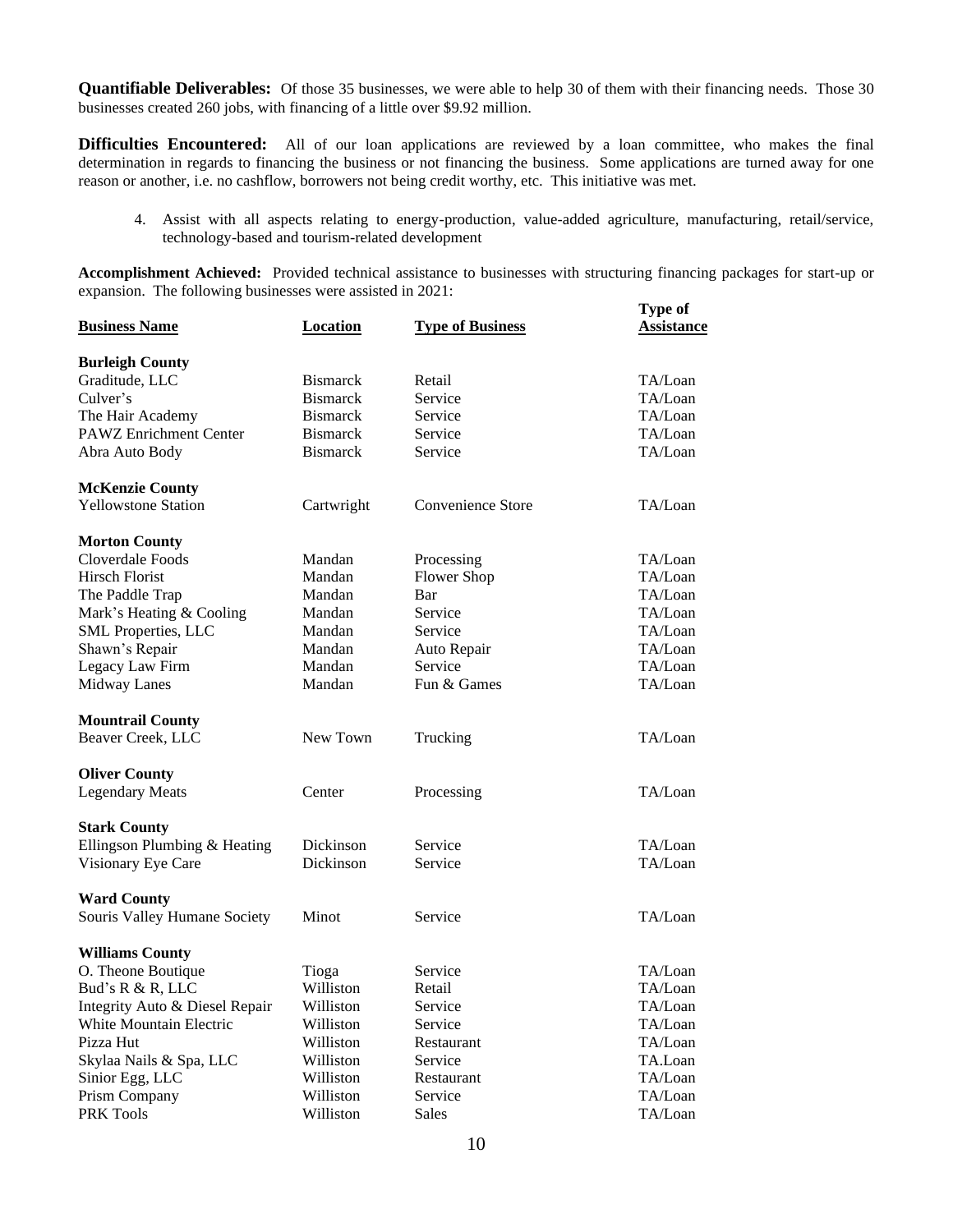| Pronghorn Well Service  | Williston        | Oil Field | TA/Loan |
|-------------------------|------------------|-----------|---------|
| Point Blank Metal Works | <b>Williston</b> | Service   | TA/Loan |

**Quantifiable Deliverables:** These 30 businesses that were assisted created 260 jobs; provided funding in the amount of over \$9.92 million; with a total package of lending well over \$56.5 million.

**Difficulties Encountered:** There were no difficulties in meeting this initiative. The initiative was met.

5. Coordinate with lenders and businesses in determining their financing needs.

**Accomplishment Achieved:** Meeting with the different lending institutions is important to know the type of business looking for financing and the specific needs to those businesses. Staff also stays in contact with local development groups that are the pulse of the community and are aware of businesses in need of assistance.

**Quantifiable Deliverables:** Staff conducted five informational meetings across the District to educate lenders/business owners interested in accessing our economic and community development programs. These meetings were held in Fort Yates, McClusky, Linton, Hazen and Beulah.

**Difficulties Encountered:** Because the Council service area is made up of ten counties and fifty cities that cover a vast area, not all of the banks are able to be visited on a yearly basis. This initiative was met.

6. Provide assistance to counties and/or cities in their efforts to prepare for business closures/layoffs.

**Accomplishment Achieved:** There were no communities and/or counties that had any business that had closures or major layoffs. The economy is very strong here in North Dakota and many businesses are in need of employees.

**Quantifiable Deliverables:** We are able to report we did not have to provide any assistance involving business closures or major layoffs within the District.

**Difficulties Encountered:** There were no difficulties encountered with this initiative. The initiative was met.

7. Assist local development groups with their business development.

**Accomplishment Achieved:** Staff is familiar with all of the economic development groups within the District and is in communication with those having revolving loan funds that may need assistance. That assistance may be administration of those funds or just occasional oversight.

**Quantifiable Deliverables:** Council continues to contract with Mandan and Underwood to administer their revolving loan funds. This consists of compiling loan documents for signature, collecting payments, forwarding payments to the two cities and collecting pertinent information loan management.

**Difficulties Encountered:** There have been no difficulties encountered with administering the two loan programs for the cities of Mandan and Underwood. This initiative was met.

8. Provide gap financing in the amount of \$30MM for the creation of 300 FTE jobs through LCRDC direct and contracted lending programs including NDOF and SBA504.

**Accomplishment Achieved:** LCRDC has a contract with the LCCDC to provide technical assistance to lending institutions in processing their SBA 504 applications. LCRDC also has a contract with the city of Mandan to provide technical assistance for gap financing of the SSBCI program. One staff person's time is dedicated to each program.

**Quantifiable Deliverables:** Even though the covid pandemic was still existed, 30 loans, totaling \$9.92MM were approved by SBA and SSBCI for a total funding package of \$56.5MM and the creation of 260 jobs.

**Difficulties Encountered:** There were no difficulties. This initiative was met.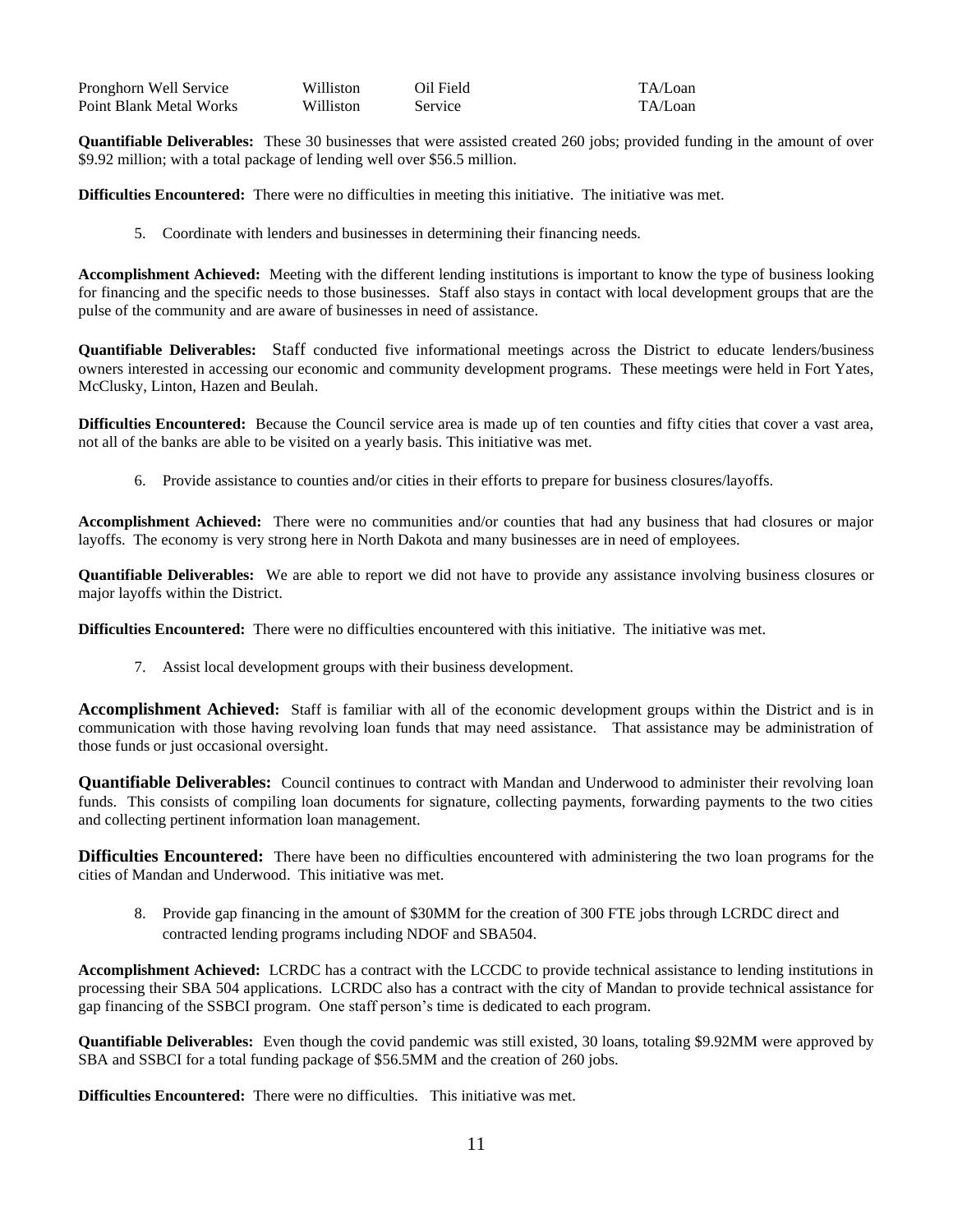9. Improve the communication with the various economic development organizations by continuing to issue the Council newsletter.

**Accomplishment Achieved:** Local economic development groups are important to the Council. They are the ones who are in the trenches working to bring jobs and businesses to their communities. Staff feels it is very important to stay in contact with these groups to make sure they understand how we can assist them with their endeavors.

**Quantifiable Deliverables:** Fort Yates, McClusky, Linton, Hazen and Beulah were visited this year.

**Difficulties Encountered:** This initiative was met.

10. Work with partners with their development and educational efforts.

**Accomplishment Achieved:** Staff is involved in many different associations and organizations across the state and also is involved in many around the country. Partnerships with different agencies such as USDA Rural Development, EDA, the various training institutes across the U.S. and the different professional development groups allows staff to keep updated on new programs that become available and also the different sources of funding that may become available.

**Quantifiable Deliverables:** Through the city of Mandan, with its SSBCI program, staff is administering this program for the consortium and has access to over \$5 million in lending funds.

**Difficulties Encountered:** There were no difficulties encountered. This initiative was met.

This activity also advanced the CEDS goals of:

Goal #3 –Opportunities will be created and expanded to diversify the Region's economy through job retention and new job creation.

Objective – Diversify, stabilize and strengthen the economy with business development, retention and expansion.

## **D. Other**

Initiative:

1. Assist and maintain rapport with Standing Rock Sioux Tribe in Fort Yates, ND.

**Accomplishment Achieved:** Lewis and Clark Regional Development Council has a member of the Standing Rock Sioux Tribe on our board.

**Quantifiable Deliverables:** Staff usually participates and presents at an annually economic development conference in Fort Yates at the Standing Rock Sioux Tribal College. However, with the covid pandemic, this conference did not take place again.

**Difficulties Encountered:** This initiative was not met.

2. Implement the economic development goals, objectives and projects identified in the district's 2019-2024 updated CEDS and update the document annually.

**Accomplishment Achieved:** Lewis and Clark Regional Development Council makes updates annually.

**Quantifiable Deliverables:** Numerous goals, objectives and projects identified in the district's 2019-2024 CEDS were achieved. The annual CEDS update and report was submitted in 2020 and 2021.

**Difficulties Encountered:** This initiative was met.

3. Submit any revisions to the Update/Revised CEDS to the EDA Regional Office and Economic Development Representative (EDR) based on EDA's review of the document. (Year 1 – January 1, 2022 to December 31, 2022)

**Accomplishment Achieved:** As factors come about within the District, LCRDC accesses the situation and reacts as needed.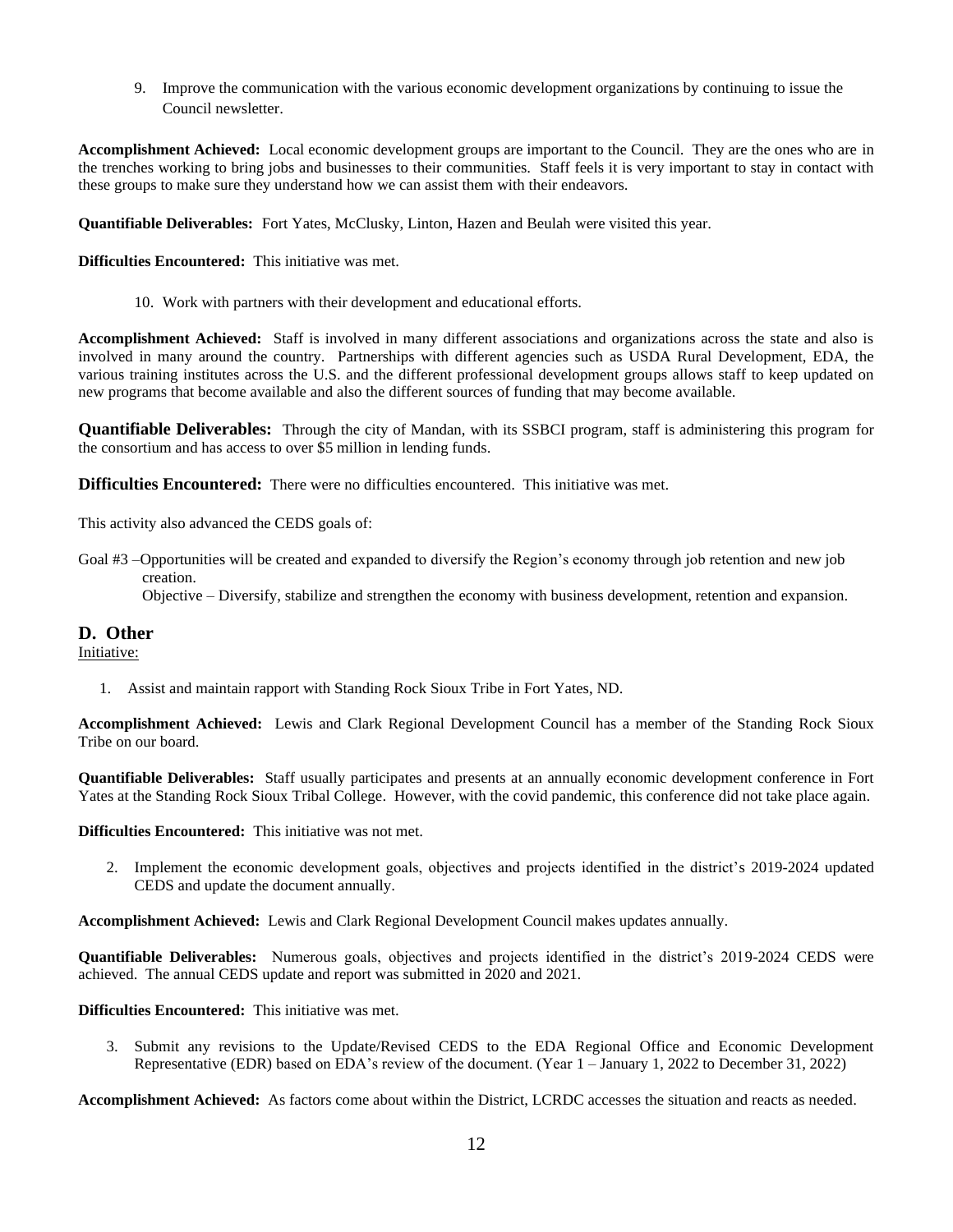**Quantifiable Deliverables:** For the 2021 calendar year, there were not any revisions that needed to be made.

**Difficulties Encountered:** This initiative was met.

This activity also advanced the CEDS goals of:

Goal #3 –Opportunities will be created and expanded to diversify the Region's economy through job retention and new job creation. Objective – Diversify, stabilize and strengthen the economy with business development, retention and expansion.

13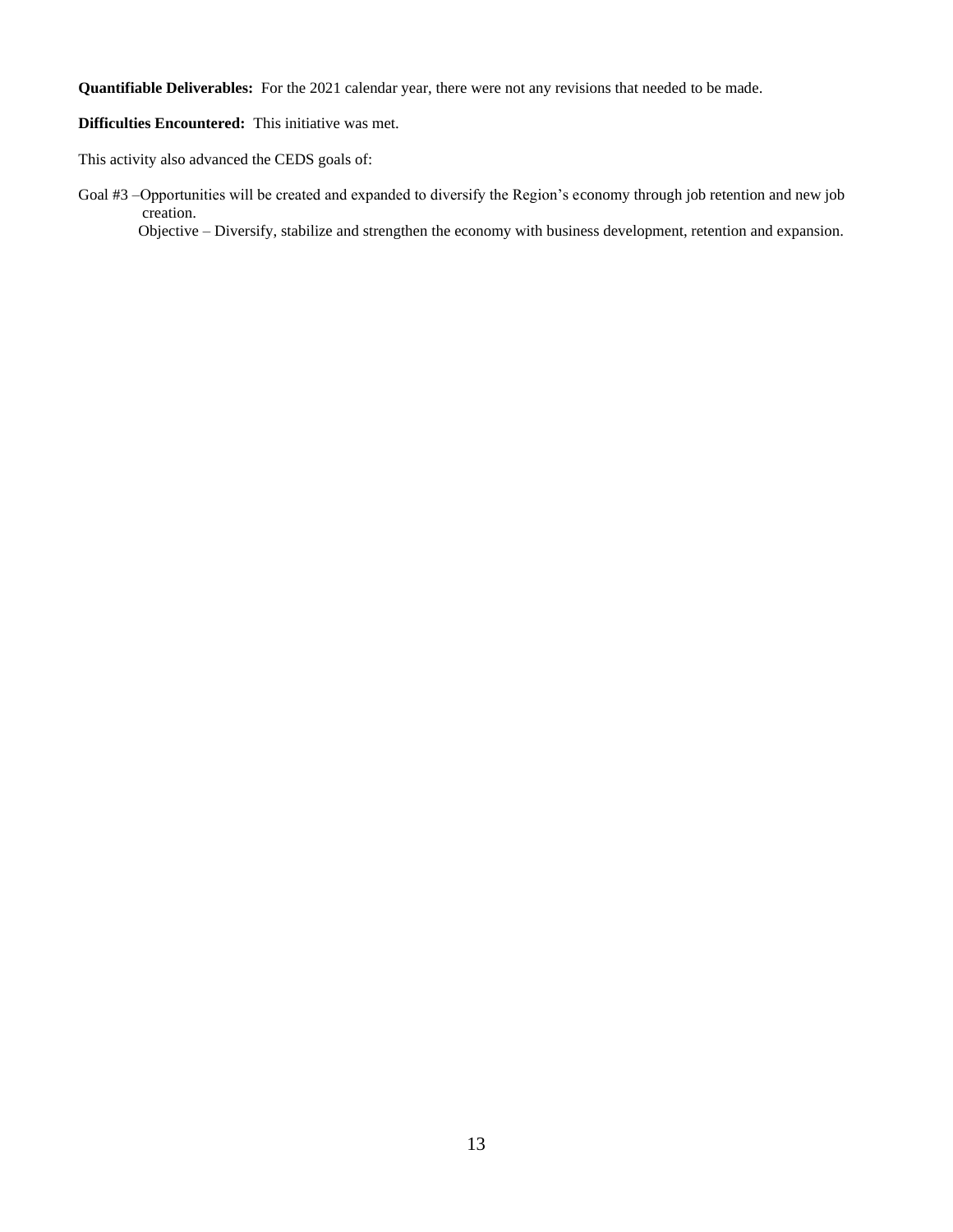## **EVALUATION**

The CEDS has benefited the ten-county region by providing a way to guide the economic and community development processes. The areas problems, needs, resources and opportunities have led to the development of the strategies set forth in this document. The goals and objectives generated by the local community leaders through the CEDS process show the insight and self-determination of the area people to take control of their own destination. This process will continue to be of great influence to future activities by providing a long-term vision for growth and development of the area and also by providing standards for evaluating the implementation process. The CEDS has benefited the region by providing a base for all economic and community development activities within the region. This whole activity is a process, not just a document. The following table shows business activity for 2020:

| <b>PROJECT NAME</b>                 | <b>CITY</b>     | <b>COUNTY</b> | <b>BUSINESS TYPE</b> | <b>DOLLARS</b><br><b>INVESTED</b> | <b>JOBS</b><br><b>CREATED/RETAINED</b> | <b>REASON FOR LOSS OR GAIN</b>        |
|-------------------------------------|-----------------|---------------|----------------------|-----------------------------------|----------------------------------------|---------------------------------------|
| <b>Legendary Meats</b>              | Center          | Oliver        | Processing           | \$238,000.00                      | 3.0                                    | <b>Building Costs &amp; Equipment</b> |
| O. Theone Boutique                  | Tioga           | Williams      | Service              | \$75,000.00                       | 1.0                                    | Building & Equipment purchase         |
| Cloverdale Foods Company            | Mandan          | Morton        | Processing           | \$500,000.00                      | 66.0                                   | Equipment                             |
| Gratitude, LLC                      | Mandan          | Morton        | Salon                | \$18,912.71                       | 19.0                                   | <b>Working Capital</b>                |
| Hirsch Florist                      | Mandan          | Morton        | Service              | \$40,000.00                       |                                        | <b>Building Purchase</b>              |
| The Paddle Trap                     | Mandan          | Morton        | Entertainment        | \$100,000.00                      |                                        | <b>Building Purchase</b>              |
| Mark's Heating and Cooling, Inc.    | Mandan          | Morton        | Service              | \$141,750.00                      | 8.0                                    | <b>Building Purchase</b>              |
| <b>SLM Properties, LLC</b>          | Mandan          | Morton        | Service              | \$4,318.13                        | 5.0                                    | <b>Building Purchase</b>              |
| Shawn's Repair                      | Mandan          | Morton        | Service              | \$4,280.00                        |                                        | <b>Building Purchase/New Business</b> |
| Culver's of Mandan                  | Mandan          | Morton        | Restaurant           | \$940,000.00                      | 10.0                                   | New Business                          |
| Legacy Law Firm, PLLP               | Mandan          | Morton        | Service              | \$400,000.00                      | 13.0                                   | <b>Building Purchase</b>              |
| <b>Beaver Creek</b>                 | New Town        | Mountraill    | Service              | \$107,466.00                      | 20.0                                   | <b>Building Purchase/New Business</b> |
| Souris Valley Humane Society        | Minot           | Ward          | Boarding             | \$300,000.00                      | 5.0                                    | <b>Construction/New Business</b>      |
| Bud's R & R, LLC                    | Williston       | Williams      | Retail               | \$49,500.00                       |                                        | New Business                          |
| Integrity Auto & Diesel Repair, LLC | Williston       | Williams      | Service              | \$440,000.00                      | 6.0                                    | <b>Building Purchase</b>              |
| White Mountain Electric, Inc.       | Williston       | Williams      | Service              | \$182,400.00                      | 7.0                                    | Flex Pace Buydown                     |
| Pizza Hut                           | Williston       | Williams      | Restaurant           | \$805,984.40                      | 2.0                                    | New Business                          |
| Skylaa Nails and Spa, LLC           | Williston       | Williams      | Service              | \$221,659.20                      | 10.0                                   | New Business                          |
| Sinior Egg, LLC                     | Williston       | Williams      | Restaurant           | \$24,000.00                       | 20.0                                   | Expansion                             |
| Legacy Law Firm, PLLP               | Mandan          | Morton        | Service              | \$150,000.00                      |                                        | Expansion                             |
| The Hair Academy                    | <b>Bismarck</b> | Burleigh      | Service              | \$14,910.03                       |                                        | <b>Working Capital</b>                |
| <b>Yellowstone Station</b>          | Cartwright      | McKenzie      | Convenience Store    | \$980,000.00                      | 5.0                                    | <b>Working Capital</b>                |
| Prism Company                       | Williston       | Williams      | Dance Studio         | \$53,000.00                       |                                        | Flex Pace Buydown                     |
| Point Blank Metal Work              | Williston       | Williams      | Service              | \$196,000.00                      | 2.0                                    | Flex Pace Buydown                     |
| Ellingson Plumbing & Heating        | Dickinson       | <b>Stark</b>  | Service              | \$358.000.00                      |                                        | New Business                          |
| <b>PAWZ Enrichment Center</b>       | <b>Bismarck</b> | Burleigh      | Service              | \$277,000.00                      | 9.0                                    | <b>New Business</b>                   |
| Abra Auto Body & Glass              | Mandan          | Morton        | Auto Repair          | \$659,000.00                      | 4.0                                    | Flex Pace Buydown                     |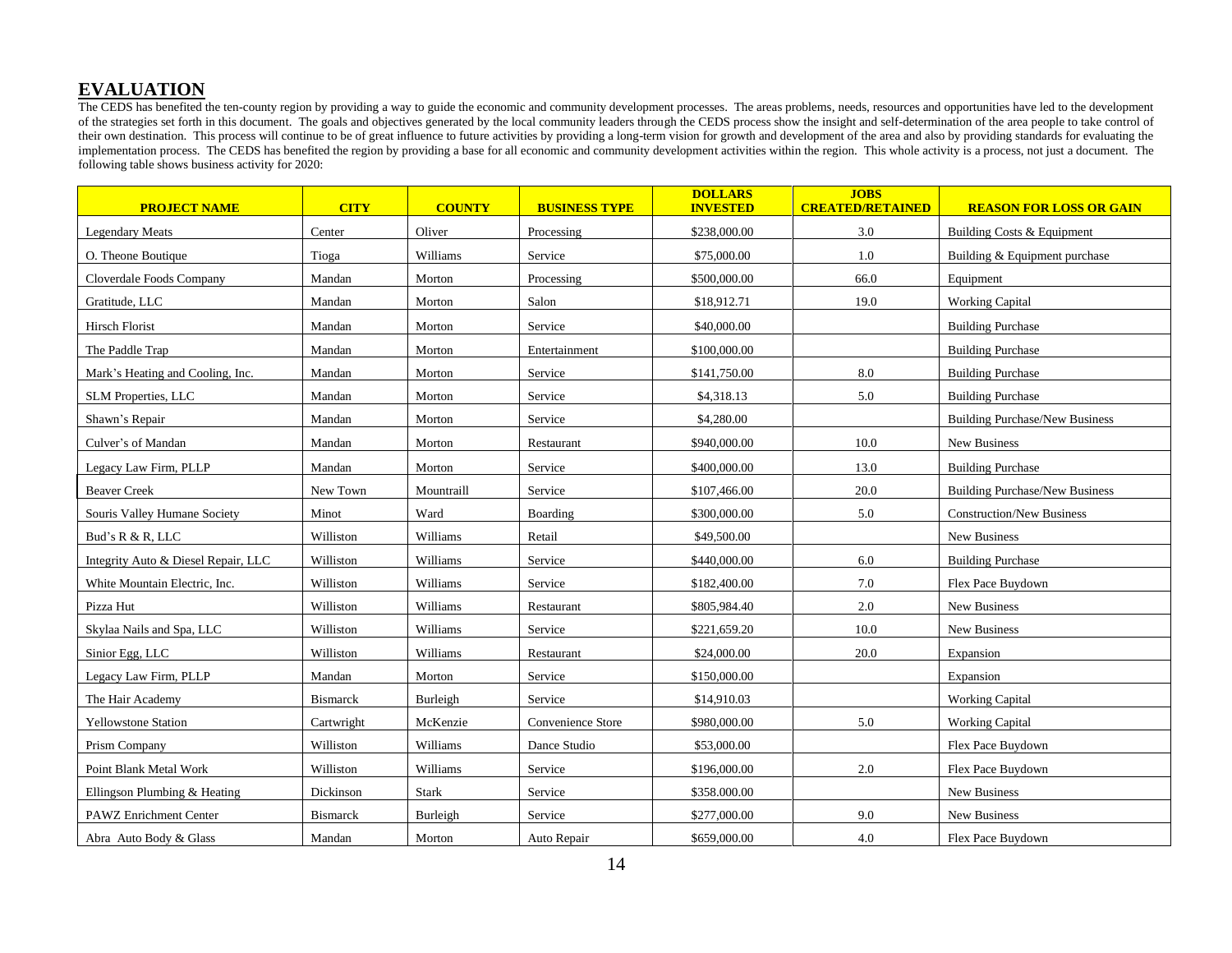| Midway Lanes                        | Mandan    | Morton       | Entertainment | \$878,000.00   | 13.0 | Flex Pace Buydown                 |
|-------------------------------------|-----------|--------------|---------------|----------------|------|-----------------------------------|
| Visionary Eye Care                  | Dickinson | <b>Start</b> | Service       | \$836,000.00   | 12.0 | Flex Pace Buydown                 |
| <b>PRK Tool Sales</b>               | Williston | Williams     | Sales         | \$208,000.00   | 2.0  | Working Capital/Flex Pace Buydown |
| Integrity Auto & Diesel Repair, LLC | Williston | Williams     | Service       | \$448,000.00   | 2.0  | Flex Pace Buydown                 |
| Pronghorn Well Service              | Williston | Williams     | Service       | \$270,000.00   | 16   | <b>Working Capital</b>            |
| <b>GRAND TOTAL</b>                  |           |              |               | \$9,921,180.47 | 260  |                                   |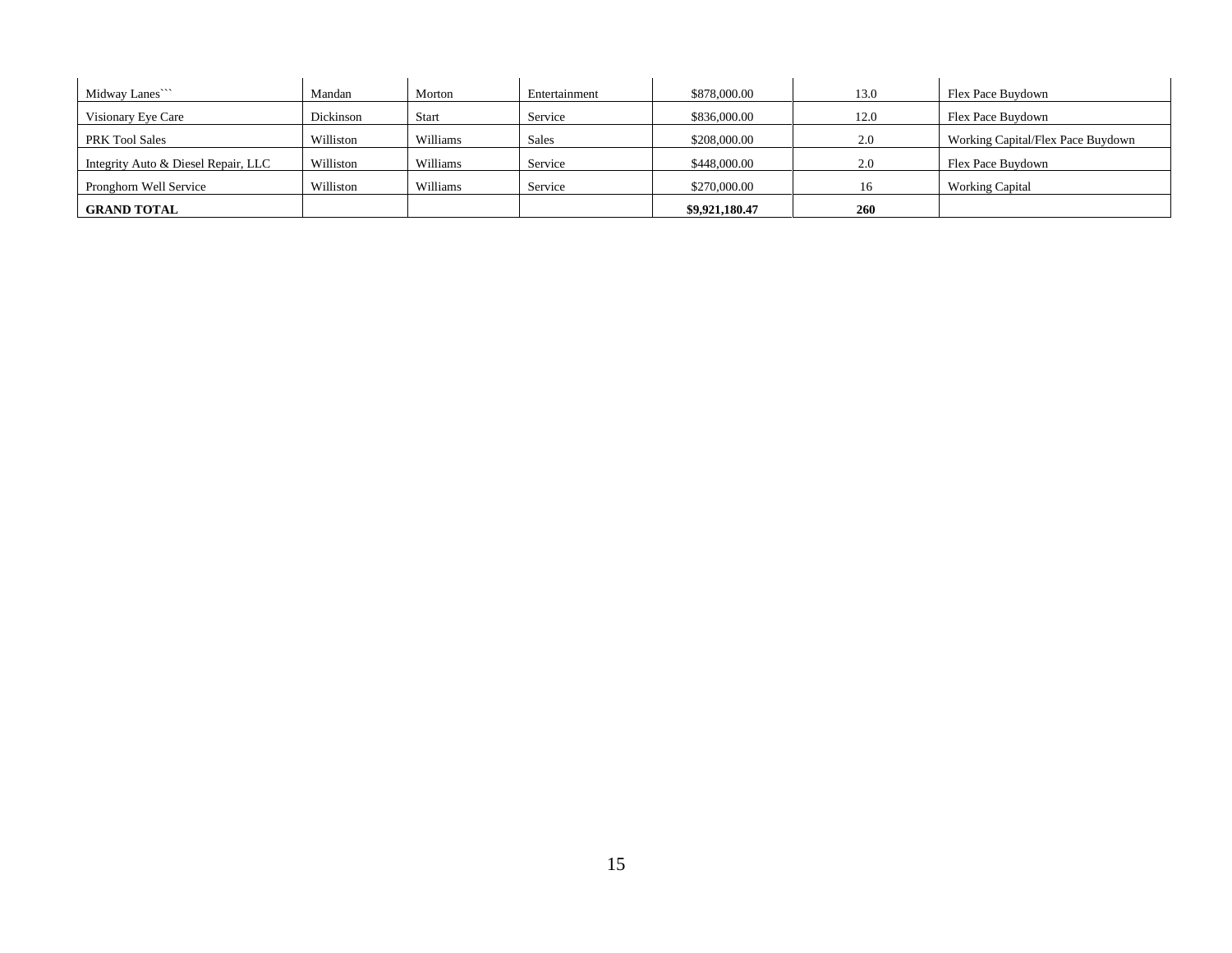The following are performance measures used to evaluate the District's successful development and implementation of the CEDS:

- *1.* Number of jobs created after implementation of the CEDS: *In the 2021 year, 187 jobs created.*
- *2.* Number and type of investments undertaken in the region: *In the 2021 year, there were 30 investments undertaken which included manufacturing, retail and service types of businesses.*
- *3.* Number of jobs retained in the region: *In the 2021 year, there were 73 jobs retained.*
- *4.* Amount of private sector investment in the region after implementation of the CEDS: *In the 2021 year, there was \$56,510,090 of private investment in the region and \$9,921,180 of public sector investment.*
- *5.* Changes in the economic environment of the region: Because of the Covid pandemic, *the 2021 year was very challenging. However, businesses were able to get PPP loans, which helped them keep employees on staff and pay some of their overhead. This allows them to stay open, even though Covid restrictions were enforced. The energy boom in the western part of the state is stagnant and has fallout into Region VII. The housing market is strong and homes are being sold, new houses are being built, businesses are starting to see more increase of traffic, schools are seeing more students and agriculture is on a high as concerned to cattle and crop prices.*
- *6.* Number of CEDS goals and objectives advanced or accomplished: *During this reporting period, all three of the CEDS goals were advanced or accomplished along with all four of the objectives.*
- *7.* Number of new businesses created: 6 *new businesses were created during this reporting period.*

LCEDD's success in achieving it CEDS goals and objectives is related to the many years of relationship building with its partnerships it has development between its counties and cities, local economic and community development groups, elected officials, the business community, bankers and other public agencies. Although the goals, objectives and strategies are development by the LCEDD board and CEDS committee, the direct result comes from input received from the partners and stakeholders we work with on a day-to-day basis. This input allows LCEDD to meet the goals it has set forth for itself.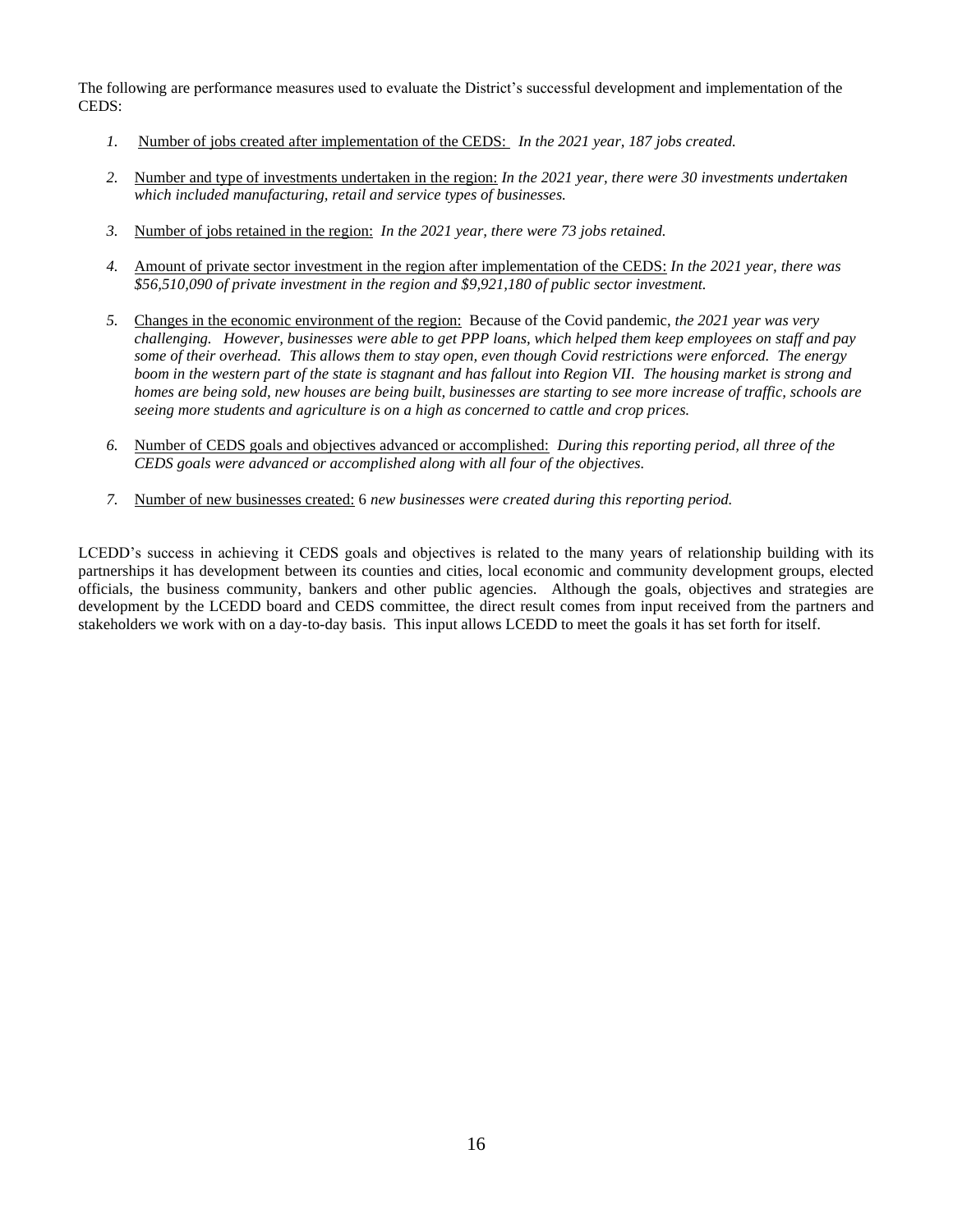# **SCHEDULE**

The following schedule includes achievable goals and plans of action for the coming year.

| Economy                                                                                            |                                                                                                                |                                                            |                             |                                        |                                                                                                   |  |  |
|----------------------------------------------------------------------------------------------------|----------------------------------------------------------------------------------------------------------------|------------------------------------------------------------|-----------------------------|----------------------------------------|---------------------------------------------------------------------------------------------------|--|--|
| Goal III: Opportunities will be created and expanded to diversify the Region's economy through job |                                                                                                                |                                                            |                             |                                        |                                                                                                   |  |  |
| retention and new job creation.                                                                    |                                                                                                                |                                                            |                             |                                        |                                                                                                   |  |  |
| <b>Project</b>                                                                                     | <b>Regional</b><br><b>Impact</b><br>$1 = A11$<br>Counties<br>$2 =$ More than<br>one county<br>$3 =$ One county | <b>Priority</b><br>$H = High$<br>$M = Medium$<br>$L = Low$ | Lead<br>Agency              | <b>Partners</b>                        | <b>Jobs Created/</b><br><b>Timeline</b><br>$S = Set$ Date<br>$O = O$ ngoing<br>$U = Undetermined$ |  |  |
| Objective A: Diversify, stabilize and strengthen the economy with business development, retention  |                                                                                                                |                                                            |                             |                                        |                                                                                                   |  |  |
| and expansion.                                                                                     |                                                                                                                |                                                            |                             |                                        |                                                                                                   |  |  |
| Gap Financing<br>Programs                                                                          |                                                                                                                | H                                                          | <b>LCRDC</b>                | EDA, USDA-RD, NDOF,<br><b>SSBCI</b>    | 0/O                                                                                               |  |  |
| New Business Start-<br>ups                                                                         |                                                                                                                | H                                                          | Private Sector              | LCRDC, SBDC, NDDF,<br>LDC's, SSBCI     | 100/O                                                                                             |  |  |
| Industrial<br>Development                                                                          |                                                                                                                | H                                                          | Towns, Cities &<br>Counties | Private sector, LCRDC,<br>LDC's, SSBCI | 25/O                                                                                              |  |  |
| Business Expansion &<br>Retention                                                                  |                                                                                                                | H                                                          | LCRDC, SBDC                 | NDDF, LDC's, SSBCI                     | 75/O                                                                                              |  |  |

| <b>Housing</b>                                                                      |                                                                                                             |                                                            |                                                         |                                                                                                    |                                                                                                   |  |
|-------------------------------------------------------------------------------------|-------------------------------------------------------------------------------------------------------------|------------------------------------------------------------|---------------------------------------------------------|----------------------------------------------------------------------------------------------------|---------------------------------------------------------------------------------------------------|--|
| Goal II: The Region will have adequate housing for various needs and income levels. |                                                                                                             |                                                            |                                                         |                                                                                                    |                                                                                                   |  |
| Project                                                                             | <b>Regional</b><br><b>Impact</b><br>$1 = All Counties$<br>$2 =$ More than<br>one county<br>$3 = One$ county | <b>Priority</b><br>$H = High$<br>$M = Medium$<br>$L = Low$ | Lead<br><b>Agency</b>                                   | <b>Partners</b>                                                                                    | <b>Jobs Created/</b><br><b>Timeline</b><br>$S = Set$ Date<br>$O = O$ ngoing<br>$U =$ Undetermined |  |
|                                                                                     |                                                                                                             |                                                            |                                                         | Objective A: Assist communities with the development of affordable and the availability of housing |                                                                                                   |  |
| opportunities for the region's citizens.                                            |                                                                                                             |                                                            |                                                         |                                                                                                    |                                                                                                   |  |
| Housing<br>Rehabilitation                                                           | 1                                                                                                           | M                                                          | All 50 Cities & 10<br>Counties in the<br>District       | Private sector.<br>cities/counties, LCRDC,<br>CWND, USDA-RD                                        | 0/O                                                                                               |  |
| <b>Emmons County</b><br>housing shortage                                            | 3                                                                                                           | H                                                          | Linton, Hazelton,<br>Hague, Strasburg                   | Private sector, city,<br>county, USDA-RD                                                           | 0/O                                                                                               |  |
| <b>Grant County</b><br>housing shortage                                             | 3                                                                                                           | H                                                          | Carson, Elgin,<br>New Leipzig                           | Private sector, city,<br>county, USDA-RD                                                           | 0/O                                                                                               |  |
| Kidder County<br>housing shortage                                                   | 3                                                                                                           | H                                                          | Steele, Tappen,<br>Dawson                               | Private sector, city,<br>county, USDA-RD                                                           | 0/O                                                                                               |  |
| McLean County<br>housing shortage                                                   | 3                                                                                                           | H                                                          | Wilton, Washburn,<br>Underwood, Butte,<br>Garrison, Max | Private sector, city,<br>county, USDA-RD                                                           | 0/O                                                                                               |  |
| <b>Mercer County</b><br>housing shortage                                            | 3                                                                                                           | H                                                          | Beulah, Hazen,<br>Stanton                               | Private sector, city,<br>county, USDA-RD                                                           | 0/O                                                                                               |  |
| <b>Morton County</b><br>housing shortage                                            | 3                                                                                                           | H                                                          | Hebron, Glen<br>Ullin, Flasher,<br>Mandan, New<br>Salem | Private sector, city,<br>county, USDA-RD                                                           | 0/O                                                                                               |  |
| <b>Oliver County</b><br>housing shortage                                            | 3                                                                                                           | H                                                          | Center                                                  | Private sector, city,<br>county, USDA-RD                                                           | 0/O                                                                                               |  |
| Sheridan County<br>housing shortage                                                 | 3                                                                                                           | H                                                          | Tuttle, McClusky,<br>Goodrich                           | Private sector, city,<br>county, USDA-RD                                                           | 0/O                                                                                               |  |
| <b>Sioux County</b><br>housing shortage                                             | 3                                                                                                           | H                                                          | Solen, Fort Yates,<br>Selfridge                         | Private sector, city,<br>county, USDA-RD                                                           | 0/O                                                                                               |  |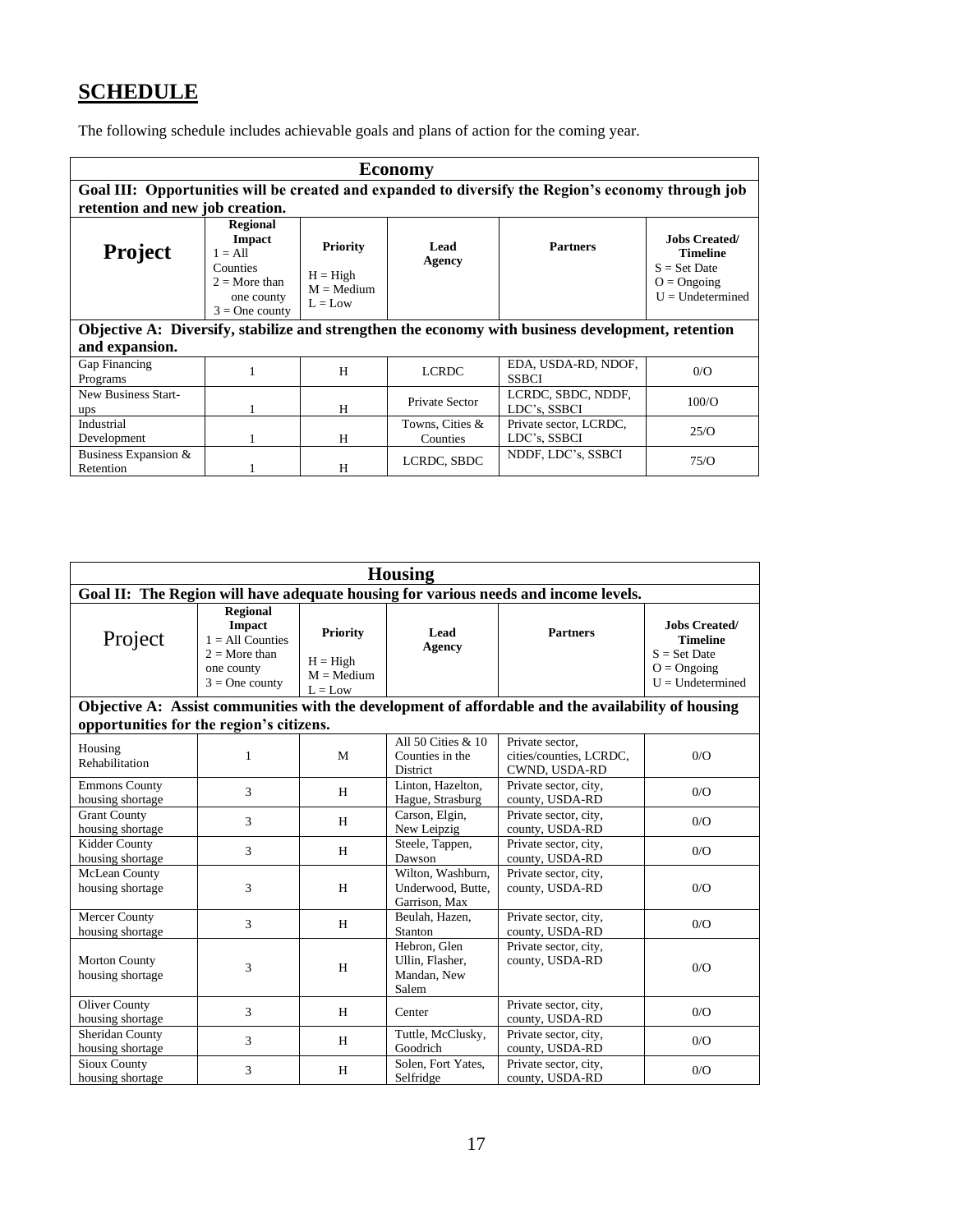| <b>Infrastructure</b>                                                           |                                                                                                    |                                                            |                       |                           |                                                                                                                    |  |  |
|---------------------------------------------------------------------------------|----------------------------------------------------------------------------------------------------|------------------------------------------------------------|-----------------------|---------------------------|--------------------------------------------------------------------------------------------------------------------|--|--|
| Goal I: The Region will have adequate private and public sector infrastructure. |                                                                                                    |                                                            |                       |                           |                                                                                                                    |  |  |
|                                                                                 | <b>Regional</b>                                                                                    |                                                            |                       |                           |                                                                                                                    |  |  |
| Project                                                                         | <b>Impact</b><br>$1 = All$<br>Counties<br>$2 = \text{More than}$<br>one county<br>$3 = One$ county | <b>Priority</b><br>$H = High$<br>$M = Medium$<br>$L = Low$ | Lead<br><b>Agency</b> | <b>Partners</b>           | <b>Jobs Created/</b><br><b>Timeline</b><br>$S = Set$ Date<br>$O = O$ ngoing<br>$\mathbf{U}=\mathbf{U}$ ndetermined |  |  |
| Objective A: Assist public sector entities with their infrastructure needs.     |                                                                                                    |                                                            |                       |                           |                                                                                                                    |  |  |
| Underwood water<br>distribution repairs                                         | 3                                                                                                  | M                                                          | Underwood             | USDA-RD, ND Water<br>Fund | 0/U                                                                                                                |  |  |
| Oliver County shop                                                              | 3                                                                                                  | M                                                          | <b>Oliver County</b>  | <b>USDA-RD</b>            | $0$ /U                                                                                                             |  |  |
| <b>Oliver County</b><br>equipment upgrades                                      | 3                                                                                                  | H                                                          | <b>Oliver County</b>  | <b>USDA-RD</b>            | O/O                                                                                                                |  |  |
| Carson lagoon repairs                                                           | 3                                                                                                  | H                                                          | Carson                | <b>LCRDC</b>              | 0/2022                                                                                                             |  |  |
| <b>Pick City Lagoon</b><br>repairs                                              | 3                                                                                                  | M                                                          | Pick City             | <b>USDA-RD, LCRDC</b>     | 0/2022                                                                                                             |  |  |
| Sheridan County road<br>repairs                                                 | 3                                                                                                  | H                                                          | Sheridan County       | ND DOT, private sector    | 0/O                                                                                                                |  |  |
| <b>Sheridan County</b><br>storage building                                      | 3                                                                                                  | $\mathbf{L}$                                               | Sheridan County       | <b>USDA-RD</b>            | 0/I                                                                                                                |  |  |
| <b>Bismarck</b> street<br>repairs                                               | 3                                                                                                  | M                                                          | <b>Bismarck</b>       | City, private sector      | $0$ /U                                                                                                             |  |  |
| Bismarck sidewalk,<br>curb & gutter repairs                                     | $\overline{3}$                                                                                     | L                                                          | <b>Bismarck</b>       | City, private sector      | 0/O                                                                                                                |  |  |
| <b>Bismarck landfill</b><br>expansion                                           | 3                                                                                                  | H                                                          | <b>Bismarck</b>       | City, USDA-RD             | 0/U                                                                                                                |  |  |
| Bismarck water meter<br>replacement                                             | 3                                                                                                  | M                                                          | <b>Bismarck</b>       | <b>USDA-RD</b>            | 0/O                                                                                                                |  |  |
| Hazen street repairs                                                            | 3                                                                                                  | M                                                          | Hazen                 | City, private sector      | 0/U                                                                                                                |  |  |
| Hazen residential<br>space development                                          | 3                                                                                                  | L                                                          | Hazen                 | City, private sector      | 0/U                                                                                                                |  |  |
| <b>Benedict City Hall</b><br><b>ADA</b>                                         | 3                                                                                                  | H                                                          | <b>Benedict</b>       | <b>LCRDC</b>              | 0/2022                                                                                                             |  |  |
| Steele Water/Sewer<br>Lines                                                     | $\overline{3}$                                                                                     | M                                                          | Steele                | <b>LCRDC</b>              | 0/2022                                                                                                             |  |  |
| <b>Wing Chemical</b><br>House Construction                                      | 3                                                                                                  | M                                                          | Wing                  | LCRDC, USDA-RD            | 0/2022                                                                                                             |  |  |
|                                                                                 |                                                                                                    |                                                            |                       |                           |                                                                                                                    |  |  |
| Objective: B: Assist private sector entities with their infrastructure needs.   |                                                                                                    |                                                            |                       |                           |                                                                                                                    |  |  |
| Hebron Brick                                                                    | 3                                                                                                  | H                                                          | <b>Local Bank</b>     | LCRDC, Bank               | 1/2022                                                                                                             |  |  |
| <b>Farmers Choice</b>                                                           | 3                                                                                                  | H                                                          | Local Bank            | LCRDC, Bank               | 1/2022                                                                                                             |  |  |
| Hugo Home                                                                       | $\overline{3}$                                                                                     | H                                                          | Local Bank            | LCRDC, Bank               | 2/2022                                                                                                             |  |  |
| Improvements                                                                    |                                                                                                    |                                                            |                       |                           |                                                                                                                    |  |  |
| Ruaeh                                                                           | 3                                                                                                  | H                                                          | Local Bank            | LCRDC, Bank               | 1/2022                                                                                                             |  |  |
| Mandan Subaru                                                                   | 3                                                                                                  | H                                                          | Local Bank            | LCCDC, Bank               | 3/2022                                                                                                             |  |  |
| E & A Body Shop                                                                 | 3                                                                                                  | H                                                          | Local Bank            | LCCDC, Bank               | 2/2022                                                                                                             |  |  |
| Ft. Abraham Lincoln<br>Foundation                                               | 3                                                                                                  | H                                                          | Local Bank            | LCRDC, Bank               | 2/2022                                                                                                             |  |  |
| Xiphos Energy                                                                   | 3                                                                                                  | H                                                          | Local Bank            | LCRDC, Bank               | 3/2022                                                                                                             |  |  |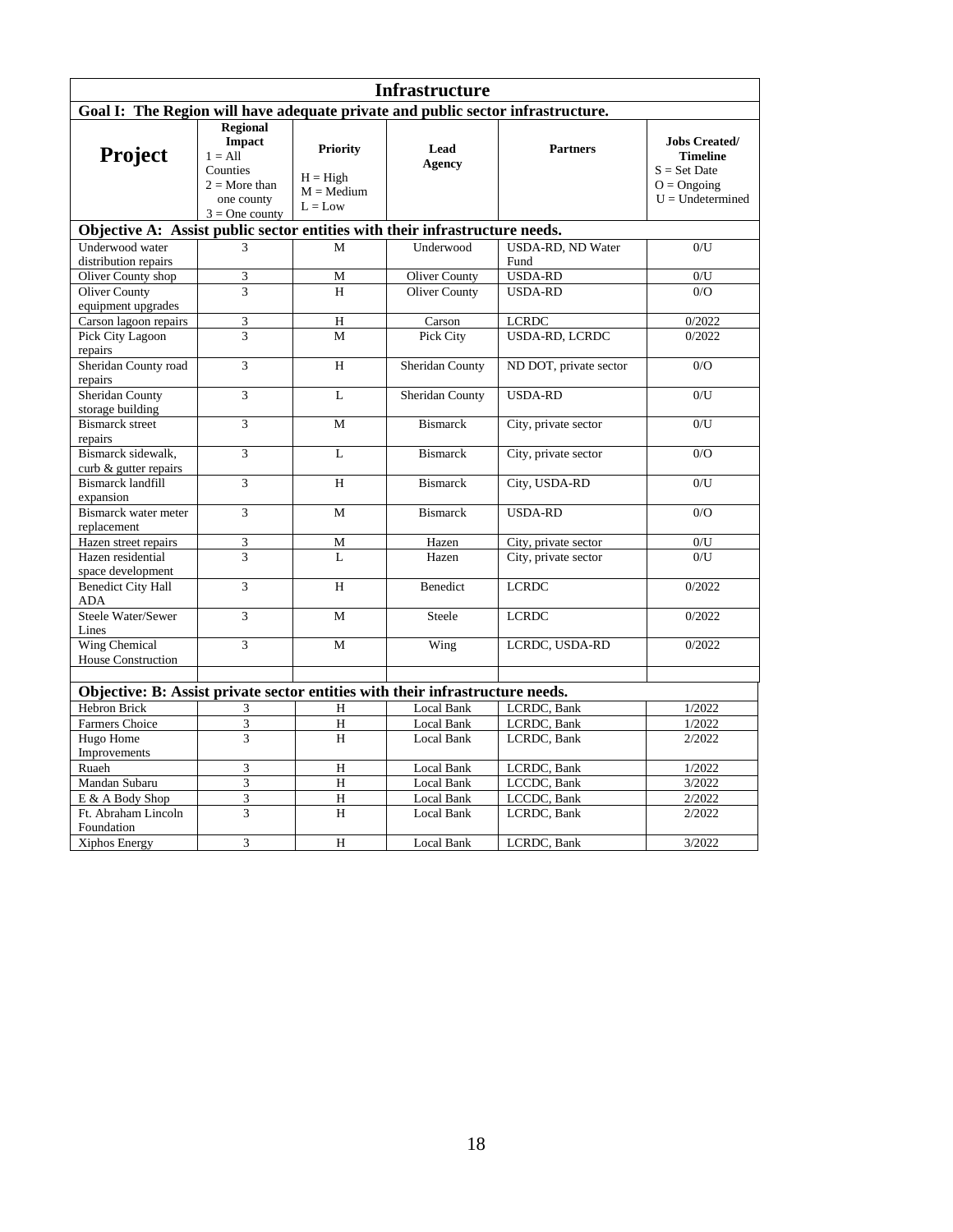# **SCOPE OF WORK**

# **JANUARY 1, 2022 THROUGH MARCH 31, 2025**

The following are specific work program elements of the District:

## C **Assist the Region's counties and cities with their infrastructure needs.**

- 1. Assist counties/cities in preparing their CDBG pre-applications and final applications to the state.
- 2. Provide CDBG grants to six infrastructure projects within the region.
- 3. Provide assistance as may be requested in addressing transportation issues, health care, senior citizen's needs, ADA issues, roads, highways and bridges.
- 4. Increase awareness of counties/cities of the CDBG program administered by LCRDC and continue education and promotion of all LCRDC's loan and grant programs.

# **B. Assist the Region's counties and cities with their housing needs.**

- 1. Coordinate with local entities to determine their housing needs and to offer and provide assistance, including access to financial assistance in developing employee housing.
- 2. Assist in the development of single and multi-family housing in the region and in development that ensures the elderly are not displaced.
- 3. Continue coordinated and cooperative activities that include the promotion of housing programs included but not limited to our sister organization CommunityWorks North Dakota's revolving loan programs.
- 4. Create partnerships with organizations that are currently involved in housing issues.
- 5. Provide CDBG grants to three properties for their multi-family housing rehab projects.

## **C. Assist the Region's counties and cities with their economic and community development needs.**

- 1. Continue to administer the North Dakota Opportunity Fund on behalf of the Mandan Consortium.
- 2. Continue to support the administration and promotion of the SBA504 program on behalf of Lewis & Clark Certified Development Company.
- 3. Assist businesses and municipalities with identifying financing needs and securing financing from other sources.
- 4. Assist with all aspects relating to energy-production, value-added agriculture, manufacturing, retail/service, technology-based and tourism-related development